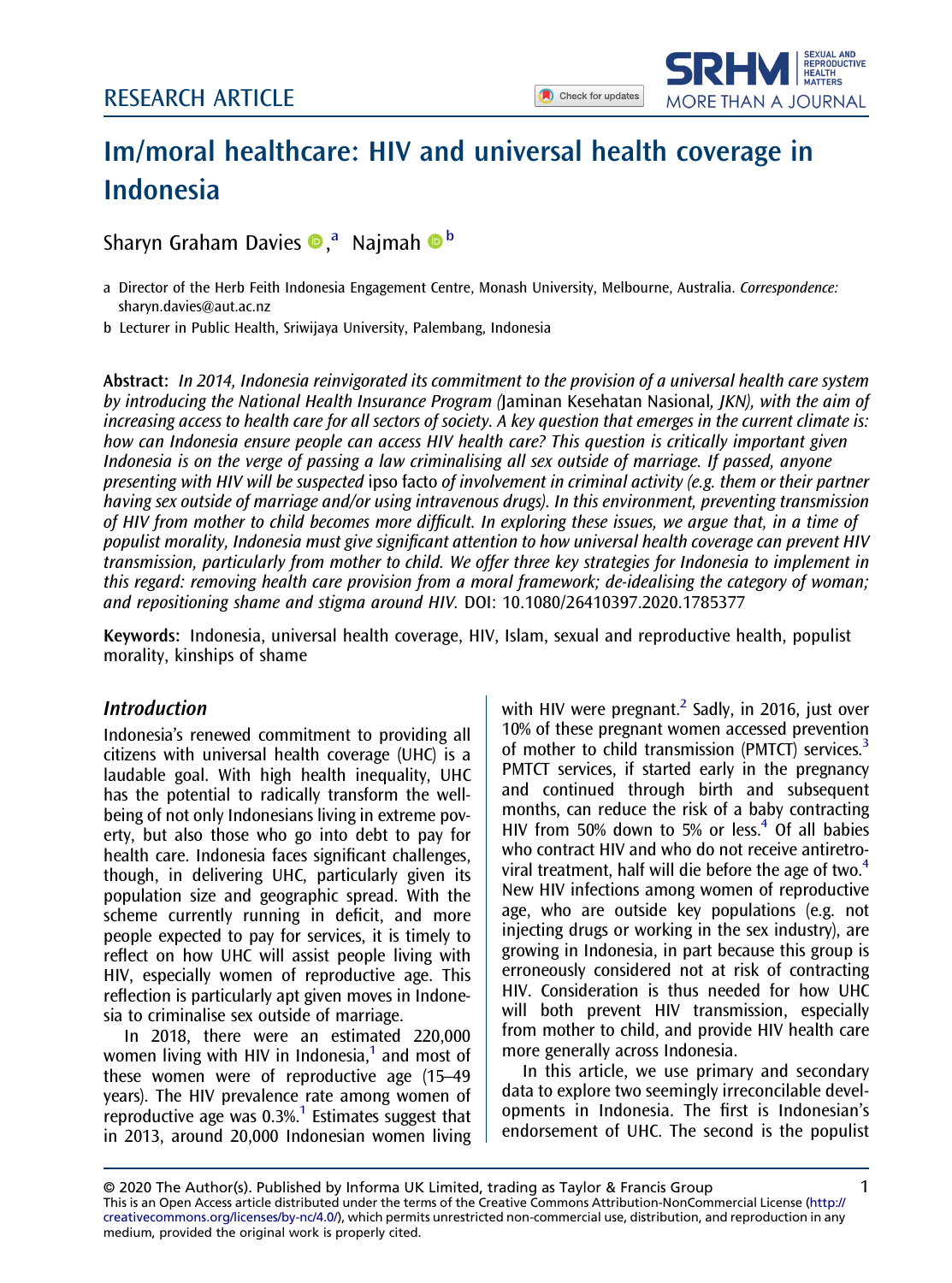morality movement, which is making it increasingly dangerous, indeed in some places a criminal offence, to have sex outside of marriage, among other things. When sexuality is penalised, people can no longer safely access reproductive health care. Inability to access health care is particularly distressing for pregnant women living with HIV.

The article is divided into eight substantive sections, with an additional introduction and conclusion. We initially outline methods used to collect data, and then provide general discussion around UHC before introducing the country of focus, Indonesia, and examining the populist morality movement impacting sexual and reproductive health in the nation. Next, we explore the introduction and implementation of UHC in Indonesia. We then address HIV in the nation, with specific examination of the transmission of HIV from mother to child. In concluding we offer three strategies for Indonesia to implement in order to better provide HIV health care: remove HIV health care provision from a moral framework; de-idealise the category of "woman"; and reposition shame and stigma around HIV.

# Materials and methods

The data collected for this article stem from two main sources. The first source is a literature review of extant material, in both English and Bahasa Indonesia, regarding three key issues in Indonesia: the development and implementation of UHC; the populist morality movement; and HIV. All secondary material was sourced via the internet. Given that revitalisation of UHC began only in 2014, there is limited secondary data on UHC in Indonesia. Nevertheless, we sourced material from various governmental and non-governmental organisations and numerous other reports and articles as identified. Similarly, regarding the populist morality movement, secondary data were sourced from policy releases, media and academic articles. In respect to HIV, there is a plethora of information about Indonesia and we sourced data from Ministry of Health reports, World Health Organization reports, UNAIDS reports, as well as academic publications. Here we note, though, that relying on statistics on HIV in Indonesia is problematic for various reasons, including that many people are never tested, and we stress that all figures must be assumed as estimates only.

We collected primary data on two key aspects for this article. All data were sourced following a feminist participatory action research framework. We chose this framework because it allows for consideration of multiple perspectives of women's lives, including consideration of gender, race and class.<sup>5</sup> Feminist participatory action research is a productive methodology to use for research into women's health. For instance, it emphasises the importance of creating partnerships for open dialogue.<sup>6</sup> Building trust with participants is integral to this research to allow people to express their beliefs and understanding, something feminist participatory action research incorporates. Acknowledging people as the "real knowers" of their own situation, and the solution-makers for the challenges they face, are core values of this methodology.<sup>7</sup>

Both authors collected primary data to inform this article. The first source of primary data collected concerns Indonesia's populist morality movement (explained below). Through interviews and focus groups, material was gained about how particular moral issues, such as sex outside of marriage, are commonly perceived in Indonesia. Interviews and focus groups were also conducted with policewomen tasked with ensuring moral order, investigating their knowledge about various acts and the provision of health care for what is popularly framed as immoral behaviour (e.g. should access to antiretroviral medicine be provided if someone contracted HIV through criminalised activities?). We recognise the ownership of information among women and use "knowledge" here, rather than "perception", to reflect women's investment in their own knowing. These data were augmented by the collection and examination of social media content, such as postings on Facebook, Instagram and Twitter.<sup>8</sup>

The second source of primary data collected was from focus groups with 18 HIV-positive mothers who shared stories about their HIV journeys. Participants were provided space to discuss their experiences and to develop tools to enable access to prevention of mother to child transmission services. In addition to research with mothers, triangulation of data was undertaken with 26 health workers (12 midwives, 11 doctors, 2 obstetricians, and 1 paediatrician), and 9 NGO workers, as well as 12 HIV stakeholders. To collect data from these sources a combination of methods was used including informal interviews, focus group discussions, and participatory visual methods.<sup>9</sup> Throughout research, pregnant women proved highly motivated to access services, but it was external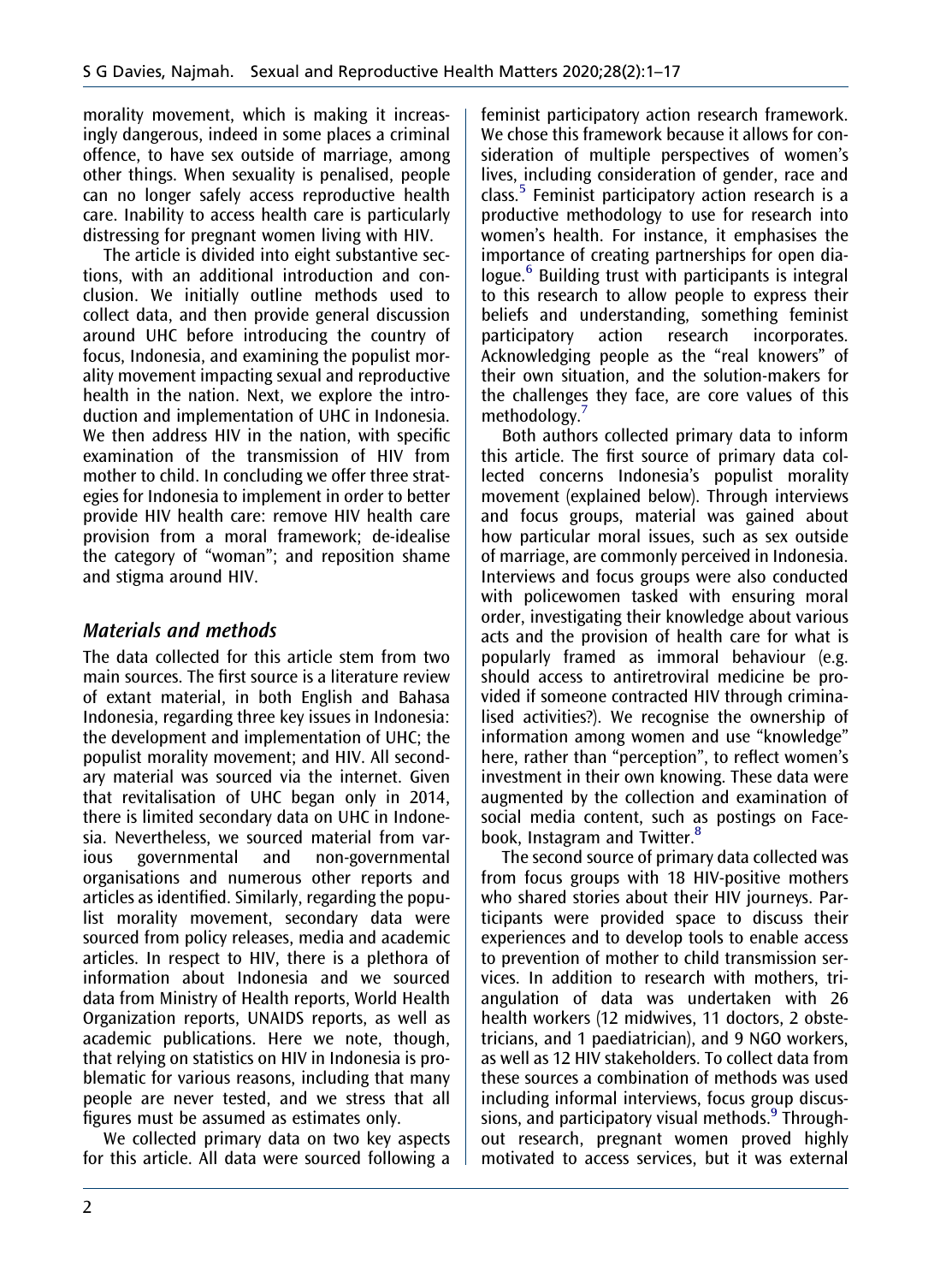factors, such as discrimination by healthcare professionals, that made it difficult for them to receive HIV care. In drawing together both the primary and secondary data, which were collected between 2014 and 2018, a powerful argument can be made compelling Indonesia to provide HIV care to mothers, especially considering the populist morality movement. While these data sources are integral to our analysis, given the scope and word limit of this article we only provide snapshots of this  $data.<sup>10</sup>$ 

Full ethics approval was granted for this project. The Auckland University of Technology Ethics Committee gave permission on 7 March 2017 (Reference No. 17/22) and the Research Ethics Committee of the Faculty of Medicine, of Sriwijaya University gave permission on 15 March 2017 (Reference No. 39/keprsmhfkunsri/2017). Informed consent was obtained from each participant, and the authors have securely stored the signed consent forms. Further information is available regarding data collection methods.<sup>8, 11</sup>

# Universal health coverage

In efforts to address the enormous health inequalities evident across the globe, the United Nations passed a landmark resolution in 2012 endorsing universal health coverage  $(UHC)$ .<sup>12</sup> UHC strives to provide everyone with health care regardless of their financial position. It aims to do this by having all those who can afford it, pay premiums (usually as part of general income tax), and this collective pool of money is used to pay for health care for those too poor to pay premiums. As the World Health Organization (WHO) further explains, UHC aims to provide people and communities with the "promotive, preventive, curative, rehabilitative and palliative health services they need, of sufficient quality to be effective, while also ensuring that the use of these services does not expose the user to financial hardship".<sup>13</sup> WHO also notes that UHC will address three aims: ensuring equity in access to health services whereby everyone who needs services can receive them, not only those who can pay; ensuring that health services are of good enough quality to improve the health of those receiving them; and protecting people against financial risk, ensuring the cost of using services does not put people at risk of financial harm. $^{13}$ 

UHC is a good idea not just because almost four billion people globally do not receive the essential health care they need, but because another 100 million people fall into extreme poverty each year trying to access it.<sup>14</sup> In Southeast Asia, nearly one-third of households have to borrow money or sell assets to afford health care.<sup>15</sup> Investing in health care makes good economic sense. Indeed, health improvements drove a quarter of full income growth in developing countries between 2000 and 2011.<sup>16</sup> At this rate of return, every US \$1 invested in health would produce US\$9–US \$20 of growth in full income over the 20 years from  $2013<sup>16</sup>$  Reducing or eliminating out-ofpocket spending is critically important to promote access to health services and to health workers, and to prevent impoverishment for vulnerable populations, including those affected by HIV.<sup>17, 18</sup>

Of relevance to this article is the importance of UHC vis-à-vis sexual and reproductive health. Sexual and reproductive health services need to be accessible and of high quality, and available without discrimination, coercion or violence. Investing in comprehensive sexual and reproductive health services through UHC enables women and girls, who are often are the most marginalised members of a community, to lead fulfilling and healthy lives. Maternal, new-born and child survival improve rapidly with equitable health financing through  $UHC.<sup>19</sup>$  In particular, UHC is needed to address HIV, including the prevention of transmission from mother to child.

While countries such as Indonesia have vocally supported UHC and put measures in place to enact it, challenges loom. Countries are grappling with issues such as how to ensure coverage of the informal sector to make UHC truly universal, and how to develop a financially feasible benefit package responsive and appropriate to diverse health challenges. Public financing is essential for UHC to cover people who cannot contribute financially, but nations often struggle to increase government resource generation and allocation to health, and to enact efficient spending. At 3.1% of GDP, Indonesia's total health expenditure levels are among the lowest in the world, $20$  meaning significant shortfalls are inevitable. Some countries, though, have managed improvements. For example, Mexico moved toward UHC by increasing public spending on health by an average of 5% annually from 2000 to 2006.<sup>21'</sup> A further challenge, particularly for lower-income countries, is to ensure that healthcare services can be provided. For instance, even if there is enough funding, it is often uncertain if there are sufficient highly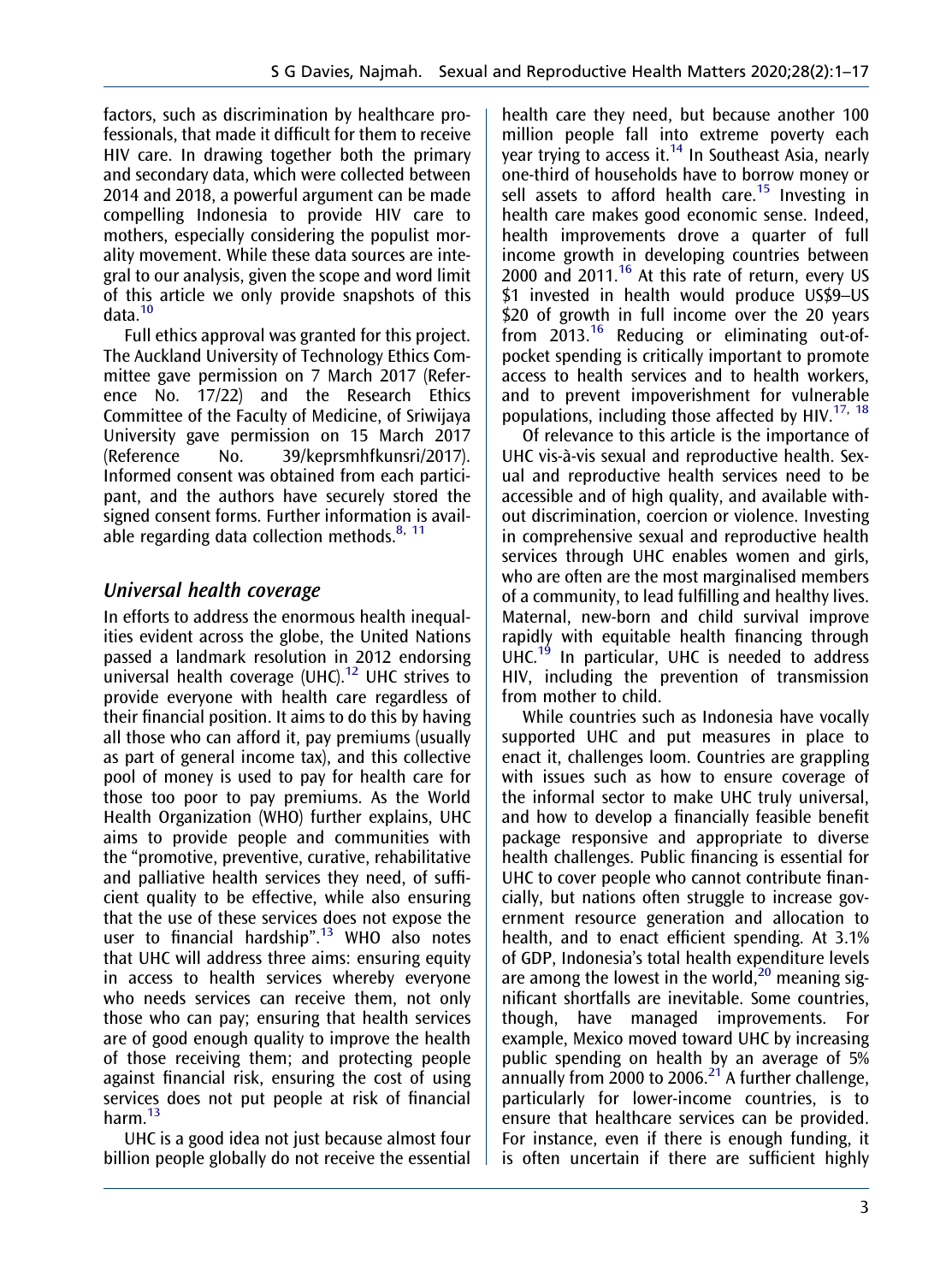trained doctors, midwives, and indeed hospitals, to provide health care. $^{22}$  For these reasons and more, Indonesia is facing significant challenges in implementing UHC. Before specifically examining UHC in Indonesia, we provide some context with regard to the country itself.

# Indonesia in context

Indonesia has a population of 264 million people, with a rapidly growing middle-class. There are 633 ethnic groups, speaking 580 languages, living across more than 6000 inhabited islands.<sup>23, 24</sup> There are also six recognised religions, with almost 88% of the population adhering to Islam. While these numbers are impressive, they mean implementing a universal health coverage system is challenging.

It is not just the sheer expanse and diversity of the country that makes health care delivery difficult. High levels of poverty persist, with around 43% of Indonesians living on less than US\$2 a day.<sup>25</sup> Poverty means people cannot pay taxes, reducing further the budget the government has to provide health care. Moreover, in a decentralised, highly bureaucratic country, there are few penalties for people outside the public sector who are financially able but unwilling to contribute to a health care scheme. $26-28$  Further, while in theory a decentralised system might make a country responsive to culture-specific health care needs, this has not been the case. In Indonesia, decentralisation has resulted in challenges in the relationship between citizens and state, leading to negative implications for health financing and service provision.<sup>26, 27</sup>

Following democratic reform in 1998, decentralisation became a tool for the government to quell long-standing seccessionist movements. In 2002, East Timor was granted full independence. In 2005, Aceh received special autonomy, allowing it to enact sharia laws, which we discuss below. Continuing separatist movements are occurring in Indonesia, notably in Papua. $^{29}$  With Indonesia battling such movements, the provision of health care in such places is woeful. HIV prevalence had risen in Papua to 2.3% of the population by 2013, compared with 0.4% for the rest of Indonesia. $30$ Inequality and decentralisation are two primary reasons why implementing universal health care is difficult in Indonesia.

Indonesia has successfully tackled enormous social challenges before, though. In 1945, as

President Sukarno declared Indonesia's independence, less than 1% of the population was literate. $31$  By 1980, this percentage had risen to 70%, due in large part to the implementation of a national education system. $31$  In 2019, around 95% of the population had some level of literacy.<sup>32</sup> In life expectancy, too, Indonesia has made dramatic progress. When President Sukarno was forced to resign in the mid-1960s, average life expectancy was just  $52<sup>33</sup>$  By 2015, average life expectancy was 67 for men and 71 for women.<sup>34</sup> Indonesia thus has experience in dramatic social change, and with solid political will, it could achieve UHC. There is, however, an additional challenge making the adoption of UHC difficult, and this is the current populist morality movement driving the criminalisation of behaviours such as sex outside of marriage.

# Populist morality in Indonesia

One of the factors making UHC difficult to implement in Indonesia in relation to sexual and reproductive health is the increasing populist morality movement taking hold of the country. As such, it is important to understand this dynamic in Indonesia in order to push for UHC and the provision of HIV health care. Populist morality is a term developed to frame current events in Indonesia driving the criminalisation of all sorts of activities, including private consenting sexual activities, on the basis of morality.<sup>35</sup> There is such widespread support for moves to criminalise moral issues (e.g. blasphemy, adultery), that there are laws to this effect currently as of July 2020 before the courts 36

Morality has always been of concern in Indonesia, as elsewhere. However, for much of the twentieth-century sexuality was not of primary focus for either government or the security sector. Due to its Dutch colonial legacy, homosexuality was never made illegal in Indonesia, unlike in Singapore and Malaysia where British colonial law was adopted. $37$  Homosexuality was removed from the register of mental health disorders in 1993, $^{38}$  and to this day homosexuality is not a criminal offence.<sup>39</sup> While lack of criminalisation did not mean homosexuality was supported, it did mean that it was easier to provide healthcare services to key groups, particularly in response to the HIV epidemic.

When Indonesia introduced democracy as its political system in 1998, foreign NGOs increased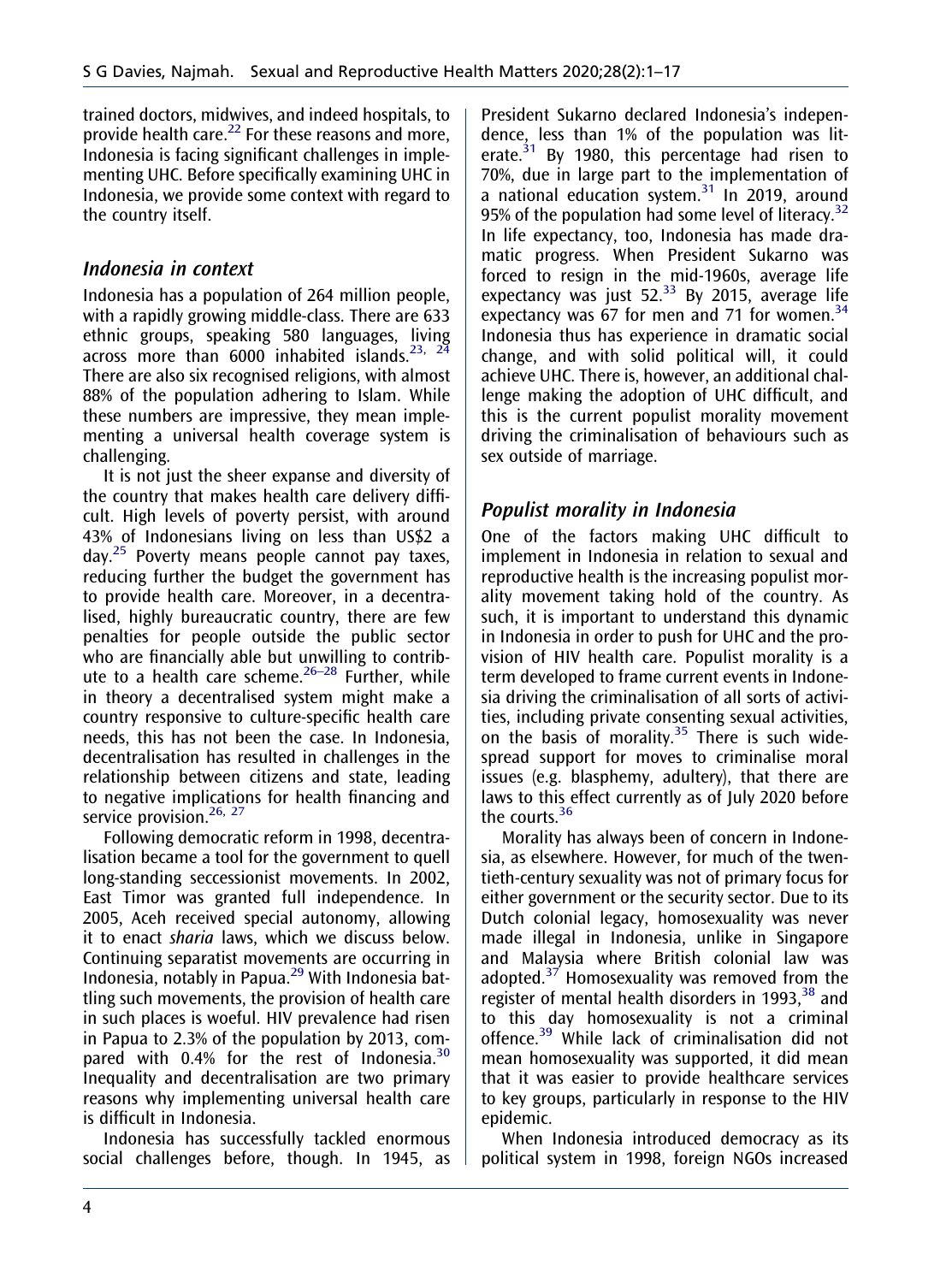their involvement in health care issues such as HIV.<sup>40</sup> Democracy also enabled lesbian, gay, bisexual and transgender (LGBT) activists and allies to focus attention on the need for HIV health  $care<sup>40</sup>$  New laws were ratified providing sexual rights for women. For instance, marital rape became an offence in  $2004.<sup>41</sup>$  But all this progress started coming undone in 2008, and increasingly so from 2016.

After a decade of democratic reform, conservative elements in Indonesia grew progressively anxious about what they framed as the liberalisation and Westernisation of Indonesian values and morals.<sup>42</sup> There were increasing calls for the criminalisation of sexuality in its broadest sense. The first major tangible effort to criminalise private consenting adult sexuality was the ratification of an anti-pornography law in  $2008<sup>43</sup>$  This law frames pornography as

"pictures, sketches, illustrations, photos, writing, voice, sound, moving pictures, animation, cartoons, conversations, movements of the body, or other forms through a variety of communication media and/or performances in public which contain obscenity or sexual exploitation which violates the moral norms in society".<sup>44</sup>

The law has been liberally used, including being exploited by the government and police to harass and persecute sex workers and the LGBT community. $45-47$ 

With the anti-pornography law paving the way, in 2016 more overt moves were made to criminalise sexuality, in particular LGBT sexuality. Precipitating what became known as the "LGBT Crises", government minister Muhammad Nasir publicly stated in January 2016 that universities must uphold standards of "values and morals" and should not support organisations promoting LGBT activities.38, <sup>48</sup> This statement was shortly followed by Indonesia's then vice-president Jusuf Kalla rejecting UN funding earmarked to support work on ending stigma, discrimination and violence towards LGBT people.<sup>38</sup> In effect, funding for HIV prevention was radically reduced.

By 2019, the increasing persecution of LGBT people had widened to include moves to criminalise all sex outside of marriage. Currently before the courts (July 2020) is a bill that will criminalise all sex outside marriage, alongside other draconian changes.<sup>49</sup> In addition, the populist morality movement has caused a delay in passing a law criminalising sexual violence. $35$  In a letter sent to President Widodo in August 2019, signed by Vice President Ma'ruf Amin in his capacity as Chair of the Indonesian Ulama Council, the President was told that if the bill to criminalise non-marital sex passes, "your name will be written in history with golden ink".<sup>49</sup> The *Ulama* Council, an umbrella organisation for many Islamic groups, has issued various fatwa (religious rulings) against homosexuality, claiming "homosexuality, whether lesbian or gay, and sodomy is legally haram [forbidden] and a form of crime [sic]".<sup>50</sup> Ma'ruf's dual role is no coincidence; his appointment as vice-president was precisely because of his Islamic credentials. As Ma'ruf's homophobia reveals, Indonesia's populist morality movement is intimately linked to the country's increasing Islamisation.<sup>51,52</sup>

As Indonesia moves towards a more conservative form of Islam, $53$  the provision of health care is constricted for many groups. For instance, during our research we heard of numerous people denied access to the national health insurance scheme on the basis of addiction. While we could not find any specific policy to this effect, people told us that if hospital staff knew or suspected they were using intravenous drugs they were disqualified from accessing treatment. A cited reason for this disqualification was that it was their own fault they contracted HIV and therefore the limited medical resources should be reserved for "innocent victims". We also met people living with HIV who were denied access to medication because medical professionals blamed them for their "immoral" behaviour. A further example of constriction is seen at Tangerang District Hospital, south of Jakarta, which has become the first hospital outside of Aceh to formally implement Islamic sharia legal principles.<sup>54, 55</sup> This hospital recommends that in order to receive care, female patients be veiled and accompanied by a mahram (male relative).55 Placing moral conditions on who receives care detrimentally impacts those deemed immoral; we see this precisely in the fact that people who contract HIV through sex work or intravenous drug use are often denied care because medical practitioners consider it their fault that they contracted HIV. Indonesians living with HIV are positioned *ipso facto* as immoral and populist morality thus makes accessing health care difficult. Given that sex outside of marriage may soon be criminalised, it is difficult to envisage how Indonesia will provide universal health coverage, especially in relation to sexual and reproductive health, in such an environment. If sex outside of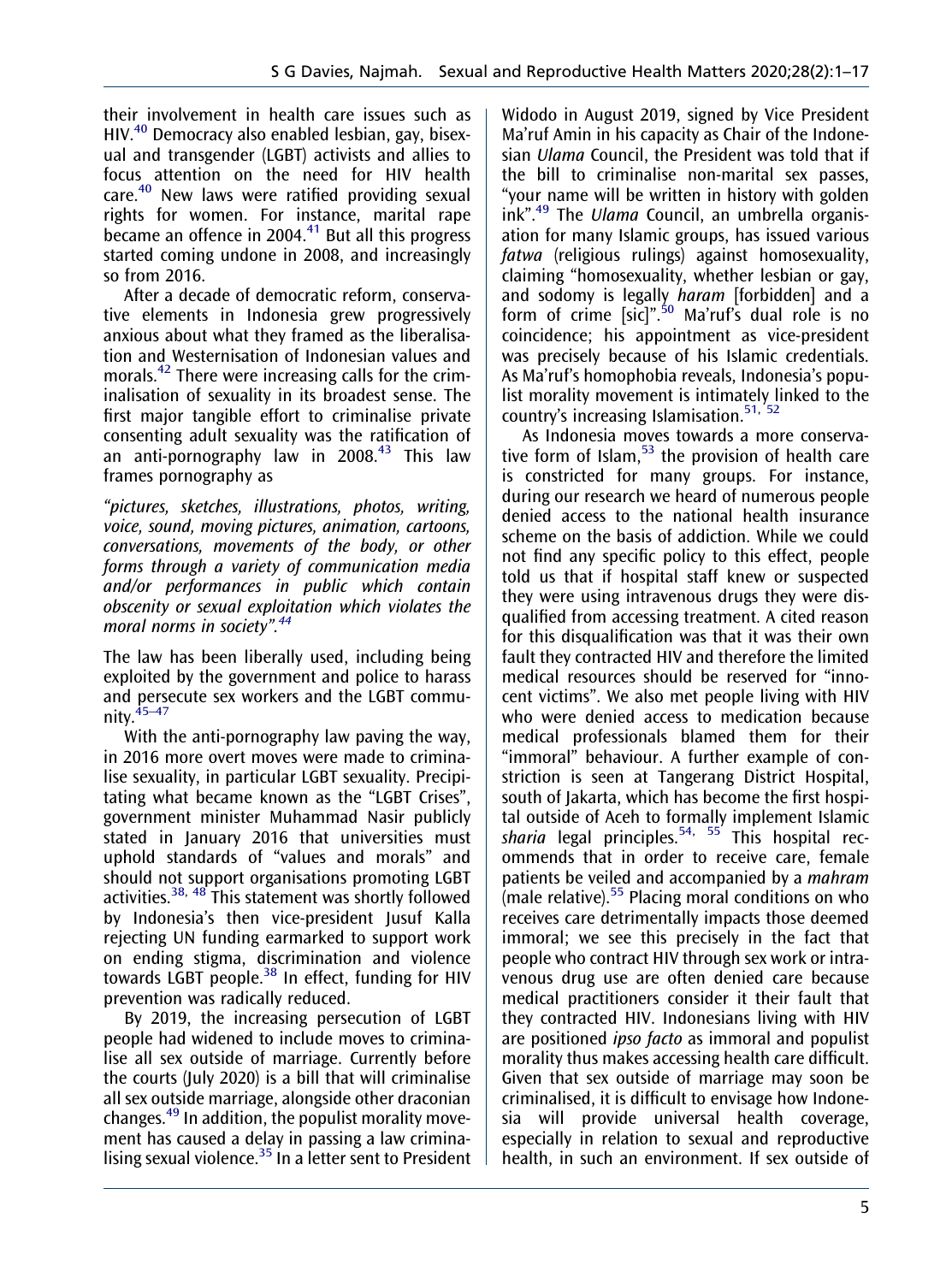marriage is criminalised, unmarried people will not, or will be not be able to, purchase condoms, thus increasing the risk of contracting HIV.

## Universal health coverage in Indonesia

The need for universal health coverage in Indonesia cannot be overstated.<sup>56, 57</sup> Each day, 50 women die from cervical cancer.<sup>58</sup> More than 10 million people are living with diabetes, giving Indonesia a diabetes prevalence rate of  $6.2\%$ <sup>59</sup> Of all Indonesian men, 65% smoke, making it unsurprising that cardiovascular disease was responsible for 37% of deaths in Indonesia in 2016, with stroke the leading cause, followed by coronary heart disease. $34$ Furthermore, the maternal mortality rate in Indonesia is around 126 deaths per 100,000 live births, higher than other Southeast Asian countries such as Thailand (40 deaths) and Malaysia (20 deaths). $60$ ,  $61$  To improve these health statistics, Indonesia introduced a revamped universal health care system.

In January 2014, Indonesia reinvigorated its commitment to the provision of health care by introducing the National Health Insurance Program (Jaminan Kesehatan Nasional, JKN). JKN is a contribution-based social protection mechanism whereby some people contribute for their own coverage and other people's contributions are covered by the state.<sup>62, 63</sup> As with any universal health care scheme, Indonesia must focus on ensuring equal  $\arccos$ <sup>64</sup> especially for marginalised communities. $21$  JKN crystallised efforts made by various unions and other groups over the previous five decades to introduce universal health care. $27$  JKN aims to keep some healthcare services with strong public health benefits, such as vaccinations, "free", meaning that people who are not able to regularly pay contributions will still be entitled to these services. JKN must focus on accommodating cultural and religious diversity with flexible and adaptive implementation features and quick evidence-driven decisions based on changing needs. It has been suggested that JKN has moderately reduced inequality in access to health care in Indonesia. $^{65}$ 

JKN has grown rapidly in Indonesia and now ostensibly covers more than 203 million people, the largest single-payer scheme in the world.<sup>65</sup> There are gaps in provision, however. The informal sector dominates Indonesia's workforce (58%, or a total of 74 million workers). With only 31 million JKN members from this segment, an estimated 40 million people working in the informal sector are missing from IKN enrolment.<sup>65</sup> Overall coverage is still low for children aged less than 9 years, especially those younger than 4 years, for whom coverage is less than 30% for the poorest groups.<sup>65</sup> There is an urgent need to accelerate treatment for children, especially children living with  $HIV$ <sup>66</sup>

Given the inability of the government to collect premiums from those who can afford them, and the inability of many to pay premiums, financing JKN in Indonesia is difficult and the scheme is running in debt. $67$  Indeed, due to low incomes, more than 96 million Indonesians are currently beneficiaries of the Premiums Assistance Recipient scheme (Penerima Bantuan Iuran). These recipients have their healthcare premiums covered by the state budget. But even for people who can afford to pay, due to various inefficiencies, 40% of all JKN non-state contributions remain uncollected. There are no mechanisms in place compelling people to pay premiums if they are not employed by the state.<sup>28</sup> If Indonesia does not increase collection of premiums, the government may place a further cap on how much health care is covered,<sup>68</sup> raise premiums, and/or cut services.<sup>69</sup> Research suggests that out-of-pocket payments are the most regressive way of financing the health system, placing particular burdens on the most marginalised.<sup>70, 71</sup> Whatever option is taken, the most vulnerable will likely be negatively impacted, and this includes people living with HIV.

# HIV in Indonesia

Indonesia currently has the fastest growing HIV epidemic in Southeast Asia, and there is low retention in care.<sup>72</sup> In 2018, it was estimated that almost  $640,000$ Indonesians were living with HIV, giving Indonesia an HIV prevalence rate of  $0.4\frac{1}{1}$  In 2018, 46,000 people were newly infected with HIV, and 38,000 died from HIV-related causes.<sup>1</sup> Indonesia's first case of HIV was reported in 1983.<sup>73–75</sup> During the 1990s, prevalence remained low but grew amongst certain groups. Amongst *waria* (transwomen)  $^{76}$  sex workers, prevalence grew from near 0% in 1991 to  $8\%$  by 1995. $^{77}$  From around 2000, there was a marked increase in HIV rates among injecting drug users, with one in every two testing positive for HIV.<sup>78</sup> By 2016, prevalence amongst waria sex workers had grown to 25%.<sup>79</sup>

HIV has remained concentrated in key groups in Indonesia. In 2016, HIV prevalence was 29% among people who inject drugs, and 5% among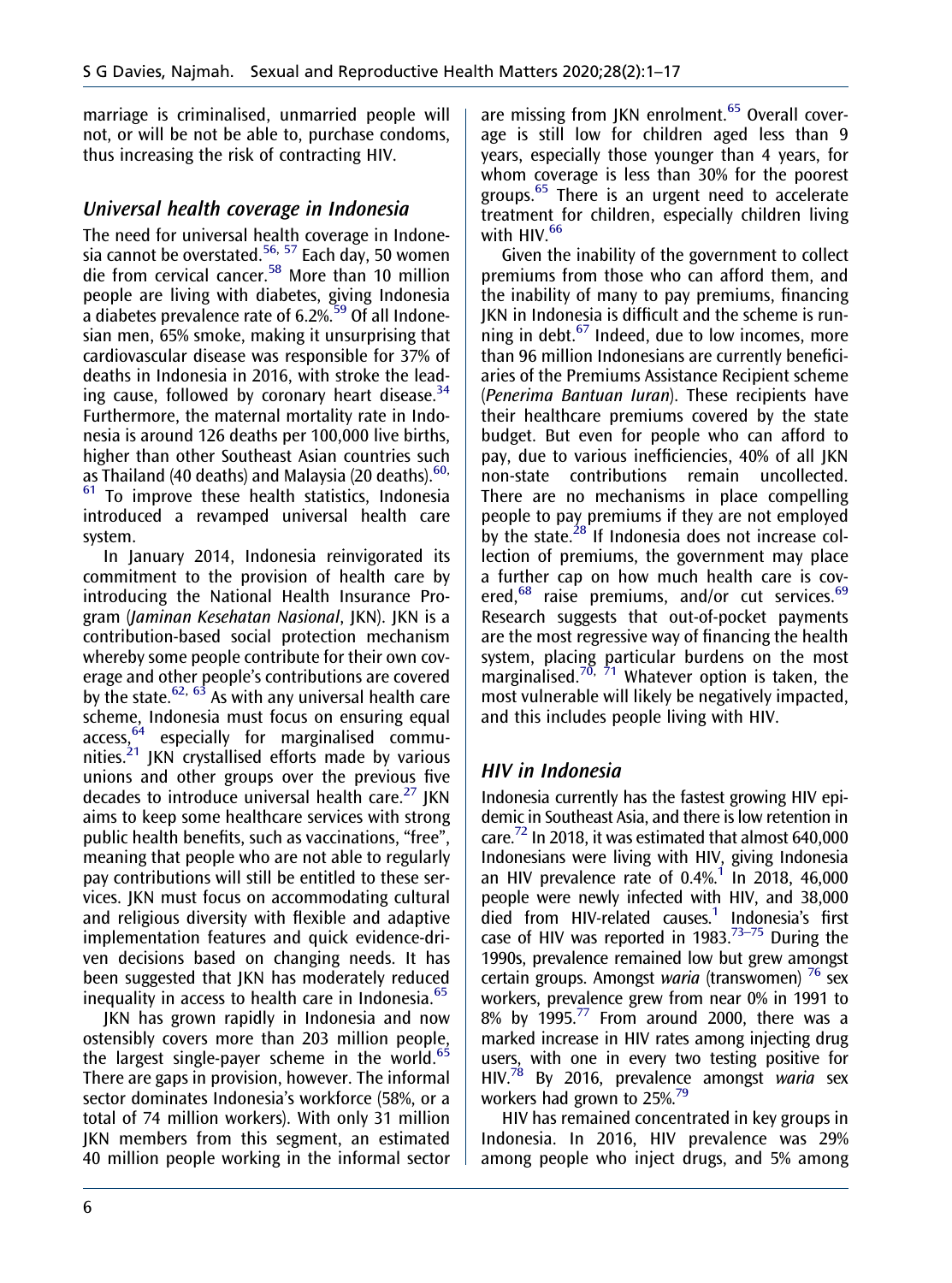female sex workers. $^{79}$  In 2019, it was estimated that 50% of men who have sex with men in Jakarta were living with HIV.<sup>80</sup> In areas such as Papua, the general prevalence rate is around  $2.3\%$   $30$  with some estimates suggesting 56% of female sex workers in the central highlands of Papua are living with HIV.<sup>30</sup> Worryingly, in 2018, only 51% of people living with HIV in Indonesia knew their status.<sup>1</sup>

In 2018, 17% of people living with HIV in Indonesia were on antiretroviral therapy  $(ART).$ <sup>1</sup> In other words, of the estimated almost 640,000 people living with HIV, half a million people were not receiving the medical care they needed. ART figures were slightly higher for children, with 22% on treatment. $81$  In Indonesia, ART is theoretically free, but patients are supposed to pay a registration fee and hospitalisation costs when needed.<sup>82</sup> More problematic is the lack of services. Clinics are often located far from people's homes, and clinics frequently run out of medicine.<sup>83</sup> Further, viral load testing is not widely available and CD4 testing, which counts a type of white blood cell, is not always conducted among those on ART.<sup>10, 84</sup> Without these services, health care for people living with HIV remains unsatisfactory.

In addition to a lack of services, other challenges to providing HIV care in Indonesia remain. A first challenge is the decentralisation of government, discussed above, which means there is no clear, efficient overarching framework for addressing HIV. A second challenge is that very little money is channelled into HIV health care. In 2016, Indonesia allocated only 3.1% of GDP towards total health care, $^{20}$  far below Japan at 10.1% and Vietnam at  $6.6\%$ <sup>63</sup> In 2014, all money spent on HIV in Indonesia was US\$107 million, just under half (43%) of this coming from international sources, and only 1% of the total was spent on key population prevention.<sup>56</sup> Despite JKN including the provision of integrated HIV programmes,  $78, 85$  and the Global Fund offering a new funding model to help finance HIV prevention and treatment,<sup>86</sup> funding shortfalls remain significant. Over half of useable funding comes from private and foreign sources.<sup>79</sup> However, given the populist morality movement explored above, foreign funding ear-marked for HIV prevention has reduced.<sup>87</sup>

A third challenge facing Indonesia is the lack of HIV awareness, and indeed awareness of sexual health in general. Sex education is not part of the school curriculum in Indonesia,  $88-90$  which explains why only around 10% of 15–24-year-olds have comprehensive knowledge of HIV prevention and treatment.<sup>3, 91</sup> Lack of understanding is further compounded by ignorance at the highest levels. In 2015, a senior Indonesian Minister said second-hand clothes could spread HIV.<sup>92</sup>

A fourth challenge in providing HIV health care in Indonesia relates to cultural barriers. HIV is often seen as something people contract as punishment for acting immorally. Within this framework, it is hard to elicit support from the community for HIV prevention and treatment. In addition, there are potential negative consequences for people doing precisely the things that would reduce HIV transmission. For instance, in many provinces, sex work is a criminal activity and during our fieldwork we heard of cases where a condom was admissible in court as proof of a sexual transaction. Such cases provide a disincentive to using condoms. Despite these challenges, Indonesia must prioritise HIV prevention and care, not least among pregnant women living with HIV.

# HIV, mothers and children in Indonesia

The Indonesian Ministry of Health estimated that around 20,000 pregnant women were living with HIV at any one time between 2013 and  $2017^{2,93}$ This number represents a 25% increase from 2012, when it is estimated that 12,000 pregnant women were living with HIV.<sup>2</sup> This figure excludes Papua, where it is estimated that in 2013, 3% of all pregnant women were living with HIV.<sup>2, 94</sup>

Pregnant women have a high chance of passing HIV on to their baby through vertical transmission during pregnancy, childbirth and breastfeeding.<sup>95</sup> Without treatment, if a pregnant woman is living with HIV the likelihood of the virus passing to her child ranges from 15% to 45%.<sup>96</sup> However, antiretroviral treatment and other interventions can reduce this risk to below  $5\%$ . Treatment must continue after birth but it is often out of reach for new mothers. For instance, poor women may not be enrolled in public health schemes and thus they will not be able to pay for a caesarean delivery, which would reduce the chance of HIV transmission to the child. $97$  Caesarean delivery is expensive, especially when combined with postdelivery recovery. The cost of caesarean delivery in Indonesia is around US\$1000, while vaginal delivery is around US\$200. $98$  In addition, milk formula, which is recommended for mothers living with HIV, substantially increases the economic burden.<sup>97, 99</sup>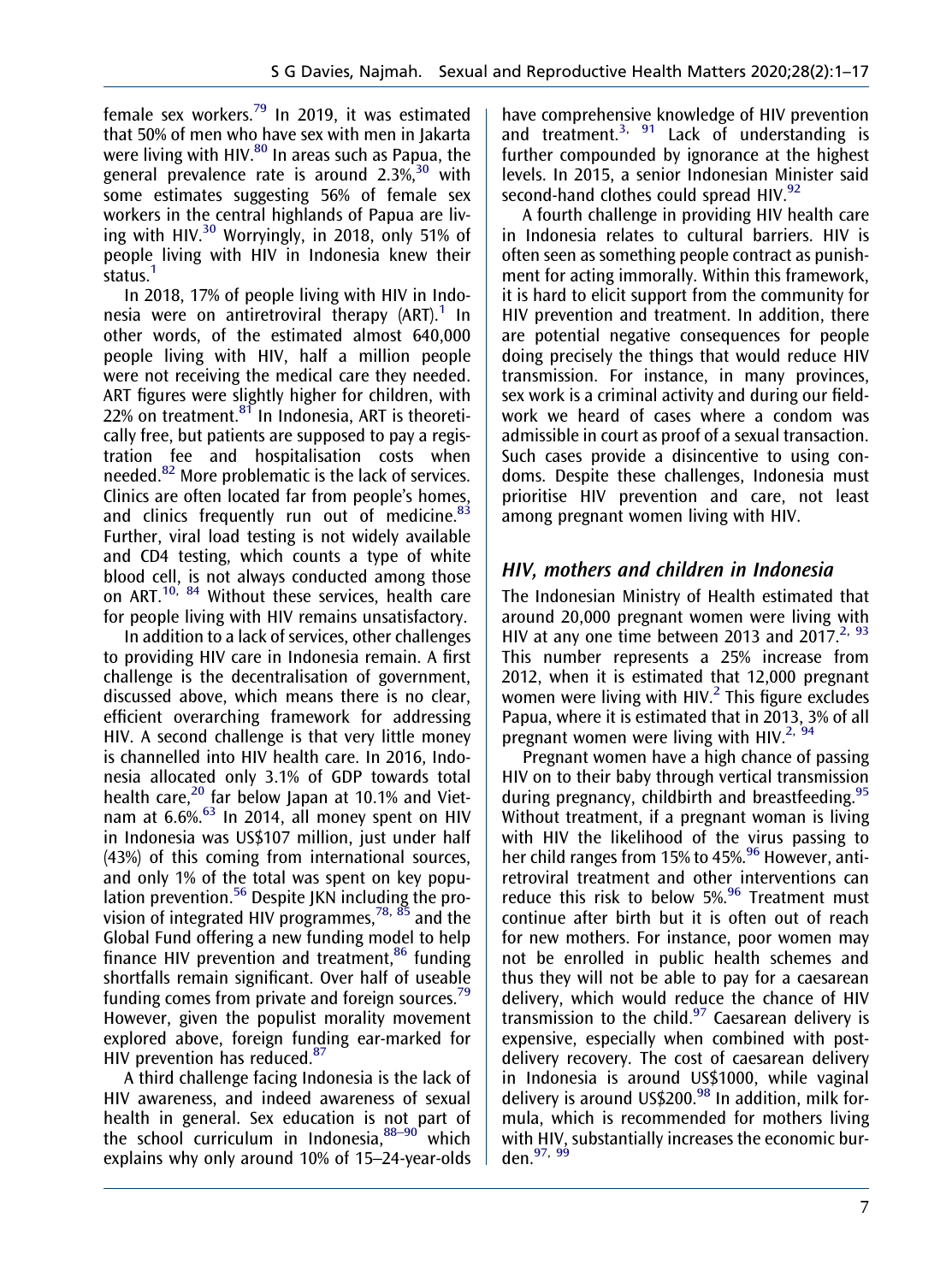To prevent transmission, pregnant women should be tested for HIV. Unfortunately, in Indonesia only around 28% of pregnant women receive an HIV test.<sup>66</sup> If the HIV test is positive, women must receive antiretroviral treatment. However, in 2018 only 15%, or 1818 pregnant women, received antiretroviral treatment to prevent the transmission of HIV to their child.<sup>1</sup> In 2018, only 1% of HIV-exposed infants in Indonesia were tested for HIV before eight weeks of age. $3$ 

In 2018, 18,000 children aged 0–14 were living with HIV in Indonesia.<sup>1</sup> The cohort of children under 4 years old accounted for 2% of all Indonesians living with HIV.<sup>100</sup> Of these children living with HIV, only 22% were receiving antiretroviral treatment.<sup>1</sup> To add to their trauma, many of these children will become orphans. In 2018, 310,000 children aged 0–17 were living as orphans due to  $HIV.<sup>1</sup>$  In order to reduce the number of orphans, and to prevent the transmission of HIV from mother to child, Indonesia has a lot of work to do. Given reinvigorated efforts to ensure UHC, and the restrictions populist morality is having on health care efforts, what strategies should Indonesia implement to ensure UHC can effectively prioritise HIV prevention and care?

## Strategies for HIV prevention and care through UHC

Integrating HIV prevention and care into UHC presents significant challenges in Indonesia.<sup>101</sup> To guide Indonesia through this process we offer three strategies to promote inclusion of HIV through UHC. In particular, we focus on strategies that will help prevent transmission of HIV from mother to child and provide HIV care to both. Further, we offer strategies not based on provision of care or funding per se. Rather, we recognise the centrality of culture and the wider socio-political context; all the condoms in the world are of little benefit in preventing HIV if people refuse to wear them for fear of criminal repercussions. Culture and the political environment shaping it are crucial considerations. The strategies we propose are: removing health care provision from a moral framework; de-idealising the category of "woman"; and reframing shame and stigma around HIV.

#### Removing health care provision from a moral framework

Indonesia's health care provision is currently contingent on a moral framework. Indeed, during fieldwork, we were told by people with addiction that they were prevented from accessing the national health insurance scheme on morality grounds. The moral framework is implemented even within the police service, where policewomen must undergo a virginity test to prove their fidelity and hence morality.8 This moral framework has been particularly detrimental to HIV care. While statistics show that in 2014, men who have sex with men registered the highest incidence rate (23%) of all groups, they received only 0.05% of total HIV funding allocation.<sup>56</sup> While HIV care receives limited funding in general, it can be surmised that an additional reason men who have sex with men receive limited consideration is because they are deemed to participate in immoral behaviour.

The level of social and political persecution and harassment has increased dramatically for Indonesia's LGBT community since 2014. Indeed, at the peak of the LGBT crises in early 2016, people were avoiding outreach clinics for fear of being targeted, and this meant they could not access essential antiretroviral medicine.<sup>87</sup> Some research has even found that involvement with an HIV-related organisation is associated negatively with retention in care for HIV-positive men who have sex with men, and transgender women.<sup>102</sup> In consideration of the bill currently under debate that would criminalise all sex outside of marriage, Indonesia must consider the detrimental impact this bill will have on HIV transmission and care.

People with HIV are positioned in Indonesia as being ipso facto immoral (e.g. they have likely participated in sex outside marriage and/or intravenous drug use). This positioning needs to be reframed. There are many levels where reframing is desirable. HIV must be seen as a health issue, not a moral issue. Behaviours, such as sex outside marriage and drug use, must be seen as precisely that, behaviours, not issues of morality to be criminalised. Living with HIV must be removed from moral connotations. Such removal can be started by showing that everyone is susceptible to HIV, for instance through blood transfusions, doctors reusing syringes, vertical transmission, and from a spouse. Normalising HIV transmission away from high risk activities can help destigmatise HIV.

Our first strategy, then, for ensuring HIV health care through UHC is uncoupling HIV health care from morality. More broadly, Indonesia must take a harm reduction approach to HIV care. In order for UHC to deliver HIV health care, there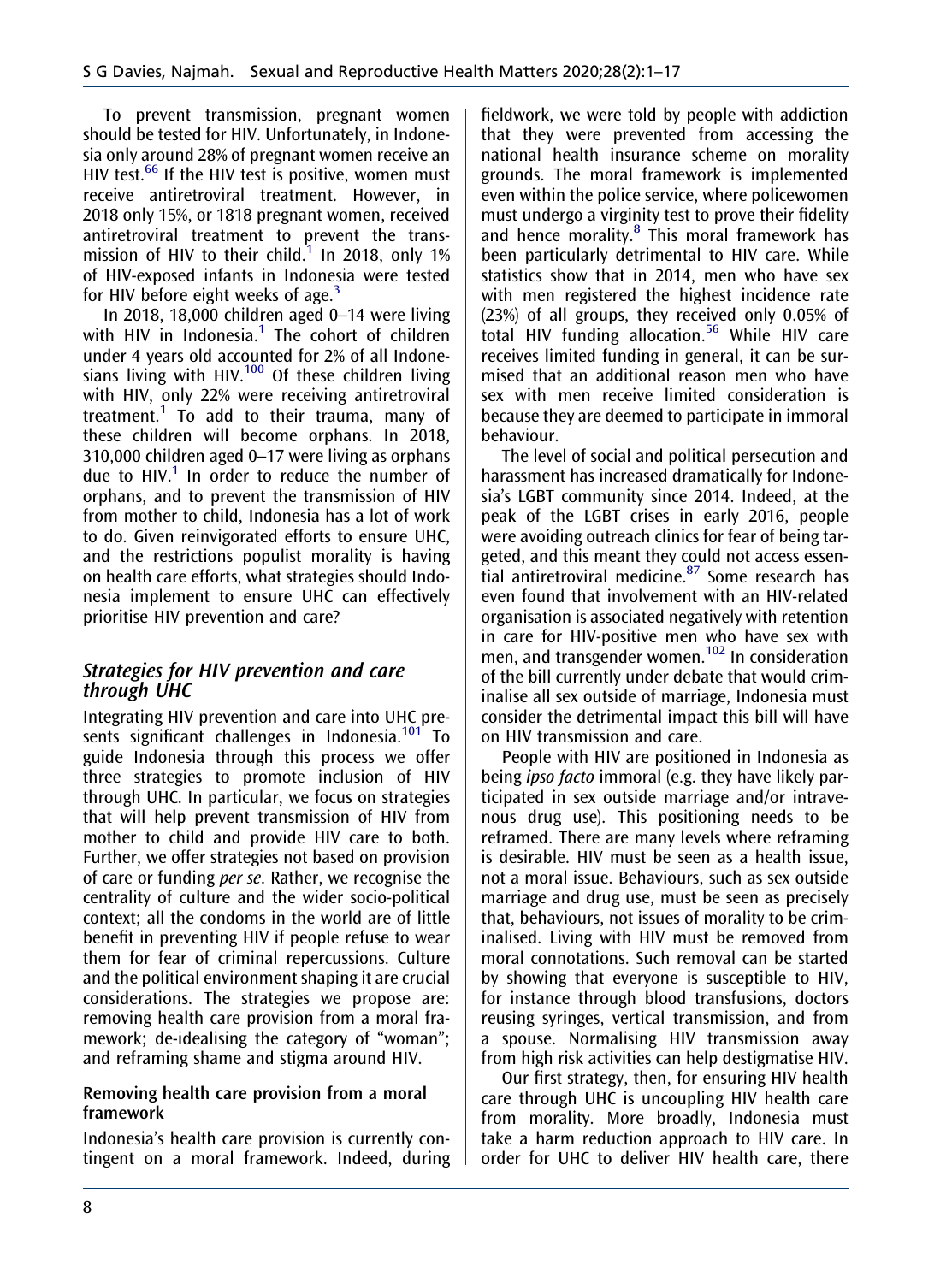must be no criminalisation of consenting adult sexuality. What this will look like in practice needs further research, but Indonesia must ensure people are able to access HIV care without moral penalties.

## De-idealising the category of "woman"

Risky heterosexual sex was thought to cause 47% of new HIV infections in 2016.<sup>103</sup> Through this mode, new HIV infections increased from 6623 people living with HIV in 2010, to 17,754 people living with HIV in 2016.<sup>100</sup> Women of reproductive age from non-key populations were thought to be the largest cohort of new HIV infections in Indonesia between 2016 and 2019.<sup>104</sup> Why are rates among this group growing? An answer to this question was revealed in our research: women are considered, and often consider themselves, impossible recipients of HIV. This impossibility comes from the idealisation of women in Indonesia. Women are conceptualised, as indeed women are largely conceptualised globally, as primarily concerned with being good wives and mothers, perpetually nurturing and innocent of all bad deeds in the world ( $c.f.$  Najmah<sup>11</sup>). In Indonesia the most common way to refer to women is as Ibu Rumah Tangga (housewife). This appellation implies their first duty is as manager of the household, providing for the welfare of husband and children. As Ibu Rumah Tangga, women cease to exist as individuals who may have sex outside marriage and/ or use drugs. Further, Ibu Rumah Tangga are imagined to be married to faithful husbands.

In de-idealising the category of "woman"; Indonesia can earnestly address HIV prevention, especially prevention of mother-to-child transmission. Indonesia can also provide effective HIV care. What our research has shown is that while part of the issue is the inability of mothers to see themselves as recipients of HIV, a bigger issue in the increasing prevalence of HIV among mothers is the inability of society in general, and the medical industry in particular, to see mothers as recipients of HIV. Many mothers in our research are in fact empowered to demand HIV tests, safe delivery of their babies, and antiretroviral medication. The difficulty is that doctors and nurses refuse to treat them.<sup>105, 106</sup> Part of this refusal is lack of knowledge about HIV among medical personnel, and part of it is a lack of facilities to provide care. But part of this refusal is that testing pregnant women for HIV appears unnecessary; the assumption made by many medical staff is that pregnant housewives cannot possibly have HIV. A further part of this refusal stems from medical staff feeling that offering an HIV test suggests that the mother has acted immorally.<sup>107</sup> This "face saving" will become more acute if sex outside of marriage is criminalised.

Our second strategy, then, is a de-idealisation of the category of "woman", including as wife and mother. This de-idealisation will enable women to be full participants in their HIV health care. This de-idealisation will also remove the insinuation of immorality, enabling doctors to ask difficult, embarrassing questions. This de-idealisation may also empower women to demand men wear condoms during sexual intercourse (cf. Davies $108$ ). Acknowledging women as recipients of HIV, and acknowledging women as empowered to undertake their own HIV care if resources are available, are important steps in ensuring UHC can provide HIV health care. We can further extend this deidealisation of women to enable them to be precisely good wives and mothers. For instance, a de-idealisation does not mean that women stop being good wives and mothers. On the contrary, in order for them to be such, they need to be able to demand HIV tests, demand medication, demand HIV care for their children, and demand knowledge about a husband's infidelities.

## Repositioning shame and stigma around HIV

It has been estimated that over 50% of vertical HIV transmissions globally can be attributed to the cumulative effect of shame and stigma.<sup>66</sup> But can we reposition these affects to make them driving forces for HIV health care provision? Shame, in particular, we think has real potential for invigorating HIV health care provision through UHC.

Shame is a key organisational principle in Indonesian society.<sup>109</sup> Shame has profound power to pull people into its remit and direct action accordingly. One way of understanding shame's pull is through the notion of kinships of shame. To draw on Benedict Anderson,<sup>110</sup> kinships of shame are a way of thinking about shame as something that not only impacts the person in question, but all those within a kin relationship, be that direct familial relationship or as citizens in an imagined community. We can illustrate kinships of shame through the following example. In 2014, then Indonesian President Susilo Bambang Yudhoyono trended globally on Twitter for several days after he announced moves to eliminate direct elections for all lower levels of government.<sup>111</sup> The initial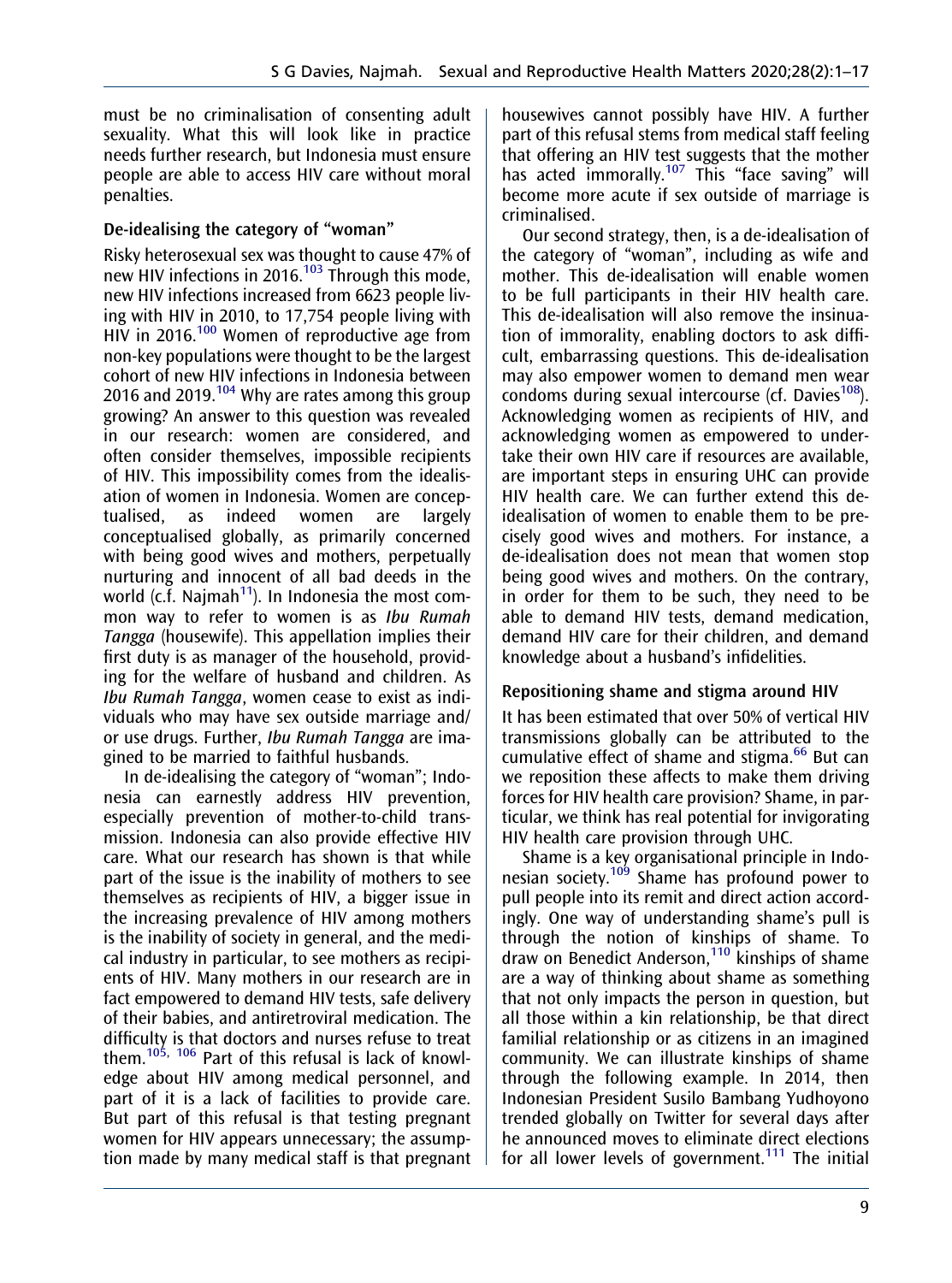Twitter hashtag was #ShameOnYou, calling the President out for his disregard for Indonesia's democratic political system. Of note, though, was the fact that the hashtag quickly changed to #ShamedByYou. What the semantic change reflects is that Indonesians felt the President had not shamed himself only, but importantly shamed all Indonesians. All connected people were brought into the orbit of shame.

Given the organisational force of shame, we suggest as our third strategy the utilisation of shame to ensure UHC can provide HIV health care across Indonesia. To be sure, shame is debilitating, making it particularly hard, for instance, for women to report sexual violence.<sup>112</sup> Associated with shame is humiliation, which can leave residues of bitterness and irrationality. But we think shame can be repositioned as a proactive force. Examples of this repositioning of shame sprinkle our fieldwork. For instance, pregnant women living with HIV loudly declared their status upon arrival at the maternity ward, showing that good mothers demand a caesarean section. To their shame, hospitals turned many such women away, either out of vocalised fear that they would contract HIV, or because they said they lacked facilities to care for pregnant women with HIV.<sup>10</sup> This shame must be attached solely to the medical profession, not to women being good mothers. Such a repositioning of shame can be effective for mandating hospitals to provide quality HIV care, insisting on broadscale HIV education with gender-sensitive and non-discriminatory approaches, and demanding that government prioritise HIV health care through UHC. It is possible that through this repositioning of shame, its flipside can be developed. This flipside is dignity. If women are empowered through demonstrating they are sourcing care for their family, resulting senses of dignity can be used to encourage other women to demand HIV care.

# Conclusion

In this article, we have argued for the culturally sensitive implementation of universal health coverage (UHC) across Indonesia to address the country's growing HIV epidemic. While material resources are needed to implement UHC, we have shown that without sufficient detail to cultural aspects, HIV prevalence will continue to grow in Indonesia. We have thus made a case for Indonesia to implement three strategies to ensure UHC can attend to the challenges of HIV prevention

and care: removing health care provision from a moral framework; de-idealising the category of "woman", which can empower women to claim the ideal wife and mother role by accessing HIV care; and repositioning shame and stigma around HIV.

Sexual and reproductive health and rights are included in every nation's UHC package and Indonesia is no exception. These health services must be available to all, and no one should be excluded, especially those who are marginalised and/or criminalised.<sup>113</sup> A key recommendation the 2017 review of the national health sector response to HIV in Indonesia by the World Health Organization states that collaborative engagement with, and support from, key populations is needed to support government efforts to prevent and treat  $HIV.<sup>114</sup>$  In short, governments must work with communities to set priorities.<sup>115</sup> Sadly, however, Indonesia is currently approaching health care from a populist morality base, which is increasing, rather than decreasing, HIV harm.

If Indonesia proceeds with the current populist morality movement that is shaping health policy, HIV prevalence will continue to grow. Criminalising sex outside of marriage will not stop people having sex, but it will stop people seeking health care. People who are at higher risk of HIV or living with HIV, and who are criminalised and stigmatised, already face significant social and legal barriers when it comes to accessing health services.<sup>116</sup> Moreover, Indonesia's National AIDS Commission was dissolved in 2017 and all its activities incorporated into the Ministry of Health, making care less available. Added to this, civil society support for HIV prevention and treatment has become irregular. Civil society is no longer a key partner when it comes to shaping the national health agenda. Indonesia's populist morality movement is making it difficult to reduce HIV-harm through universal health coverage, and the current morality-based health care provision will result in increasing HIV prevalence. Basing health care on morality is immoral, we argue, and we thus end with a plea for Indonesia not to criminalise consenting adult sexuality, but rather to ensure its provision of UHC can work towards an HIV-free Indonesia.

Further research should investigate tangible ways Indonesia can work toward providing universal health coverage for HIV. A first limitation of this article, then, is that it does not provide a road map in this respect. With Indonesia's turn to morality, whereby ethical behaviour is prescribed as the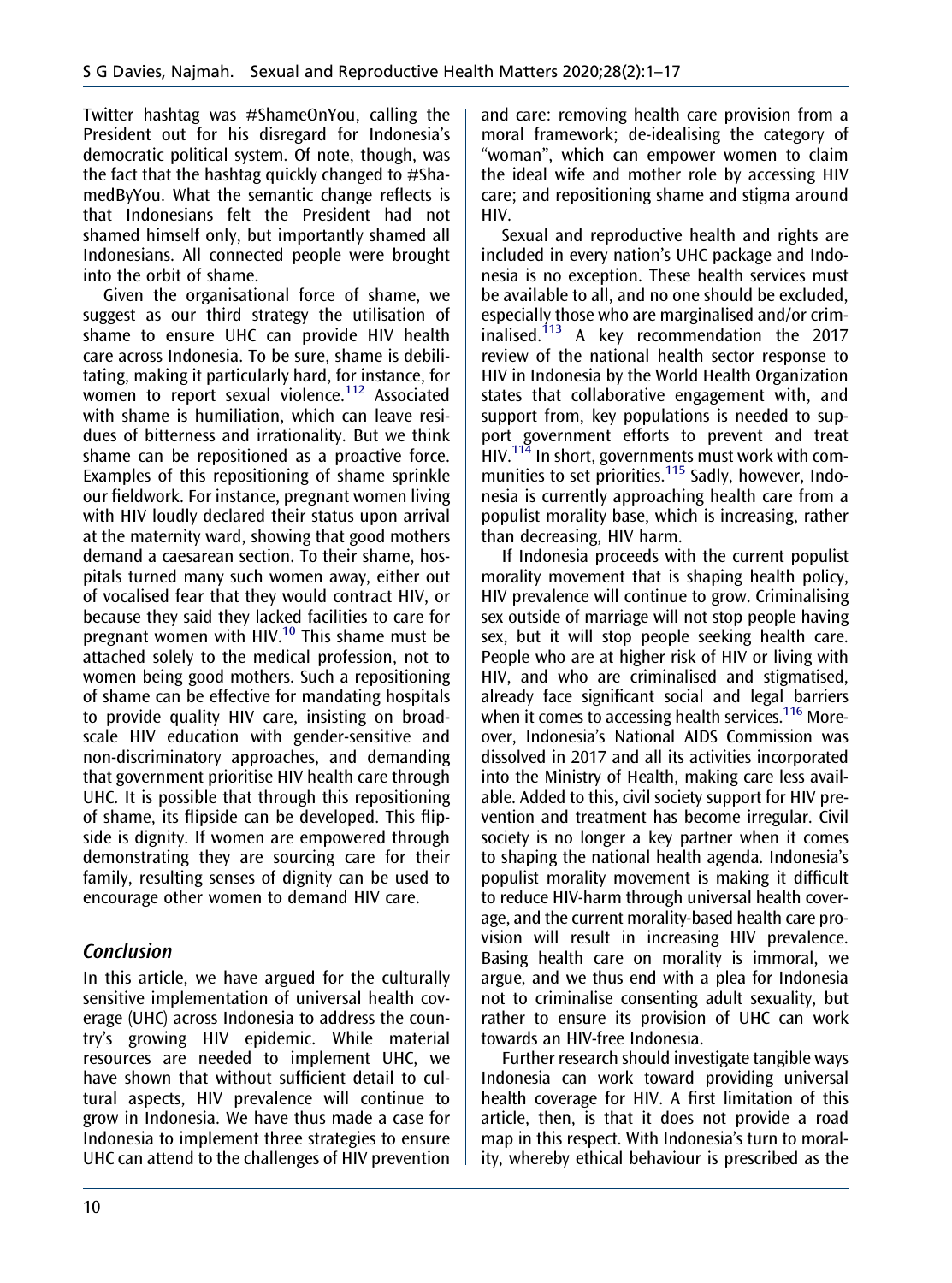way to achieving a better life, moralised decisionmaking prioritises health care for some and not others. Unpacking how morality can be used to access health care could be one way forward, if morality cannot be removed from health care provision. A second limitation of this article is that it does not discuss financing models, and these are crucial to both the development and implementation of any strategy aimed at improving HIV health care. We hope further research will thus explore financing models. A third limitation of the article is that it does not detail specific strategies for de-idealising the category of "woman". Future research should develop evidence in support of such a de-idealisation strategy, including reference to the intersectionality of women vis-à-vis HIV health care.

#### Acknowledgements

Thank you to all the participants who engaged with our research. Thank you also to the anonymous reviewers who made incredibly helpful and insightful comments. And finally thank you to Lisa Melville.

#### Disclosure statement

No potential conflict of interest was reported by the author(s).

## ORCID

Sharyn Graham Davies http://orcid.org/0000-0001-5348-4051 Najmah http://orcid.org/0000-0002-7370-9702

#### References

- 1. UNAIDS [Internet]. Country Indonesia: overview. Geneva: UNAIDS; 2018 [cited 2020 May 19]; [about 2 screens]. Available from: https://www.unaids.org/en/ regionscountries/countries/indonesia.
- 2. Ministry of Health (Indonesia MoH). National action plan of prevention of mother to child transmission (PMTCT) Program, Indonesia 2013–2017. Geneva: MoH; 2013 .
- 3. UNAIDS. Start free stay free AIDS free progress report 2017 [Internet]. Geneva: UNAIDS; 2017 Figure 4 [cited 2020 May 19]. 84 p. Available from: https://www.unaids. org/sites/default/files/media\_asset/JC2923\_SFSFAF\_ 2017progressreport\_en.pdf
- 4. UNAIDS. Children and HIV: fact sheet [Internet]. Geneva: UNAIDS; 2016; [cited 2020 May 19]. 4 p. Available from: https://www.unaids.org/sites/default/files/media\_asset/ FactSheet\_Children\_en.pdf.
- 5. Lykes M, Hersh-Berg RM. Participatory action research and feminism: social inequalities and transformative praxis. In: Hesse-Biber SN, editor. Handbook of feminist research: theory and praxis. Thousand Oaks (CA): Sage; 2012. p. 331–167.
- 6. Ponic P, Reid C, Frisby W. Cultivating the power of partnerships in feminist participatory action research in women's health. Nurs Inq. 2010;17(4):324–35.
- 7. Reid C, Frisby W. Continuing the journey: articulating dimensions of feminist participatory action research (FPAR). In: Reason P, Bradbury H, editors. Sage handbook of action research: participative inquiry and practice. London: Sage; 2008. p. 93–105.
- 8. Davies SG. Skins of morality: bio-borders, ephemeral citizenship and policing women in Indonesia. Asian Stud Rev. 2018;42(1):69–88.
- 9. Mitchell CM, Sommer M. Participatory visual methods in participatory visual methodologies in global public health. Glob Public Health. 2016;11(5–6):521–7.
- 10. Usman N. My baby deserves love, not HIV: enabling HIVpositive Indonesian women to access prevention of mother-to-child transmission of HIV services [PhD]. Auckland: Auckland University of Technology; 2019. 220 p.
- 11. Najmah. Harapan ibu positif HIV di Palembang: 'Aku ingin anakku bebas dari HIV' (Hope of HIV positive mothers in Palembang: "My child is free-HIV") [Internet]. Sriwijaya Post (Indonesia). 2017 Dec 4: [cited 2020 May 19]; [about 4 screens]. Available from: http://palembang.tribunnews. com/2017/12/04/harapan-ibu-positif-hiv-di-palembangaku-ingin-aanakku-bebas-dari-hiv
- 12. United Nations General Assembly. Resolution A/67/L.36 global health and foreign policy. Geneva: General Assembly; 2013. Available from: https://www.un.org/en/ ga/search/view\_doc.asp?symbol=A/RES/67/81
- 13. World Health Organisation [Internet]. Health financing: what is health financing for universal coverage. Geneva: World Health Organisation; 2020 [cited 2020 May 19]; [about 2 screens]. Available from: https:// www.who.int/health\_financing/universal\_coverage\_ definition/en/
- 14. World Health Organsation and the World Bank. Tracking universal health coverage: 2017 global monitoring report [Internet]. Geneva: World Health Organisation; 2017 [cited 2020 May 19]. 88 p. Available from: https://apps. who.int/iris/bitstream/handle/10665/259817/ 9789241513555-eng.pdf?sequence=1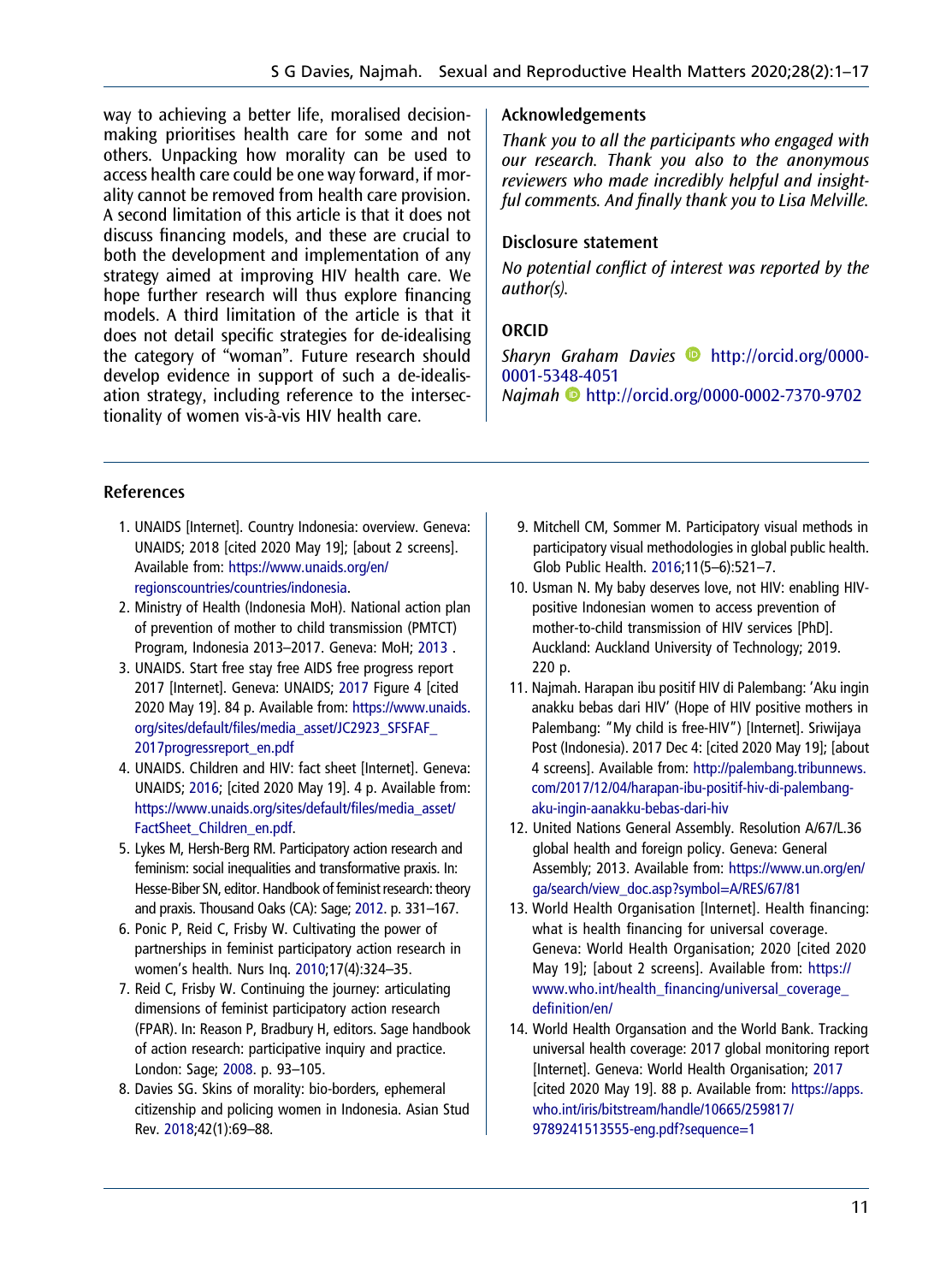- 15. Kruk ME, Goldmann E, Galea S. Borrowing and selling to pay for health care in low-and middle-income countries. Health Aff. 2009 Jul;28(4):1056–66.
- 16. Jamison DT, Summers LH, Alleyne G, et al. Global health 2035: a world converging within a generation. Lancet. 2013 Dec;382:1898–1955. Available from: https://www. thelancet.com/commissions/global-health-2035
- 17. World Health Organisation. Health in the post-2015 development framework [Internet]. International HIV/ AIDS Alliance; 2014 [cited 2020 May 19]. 64 p. Available from: https://apps.who.int/iris/bitstream/handle/10665/ 128120/9789241507530\_eng.pdf;jsessionid= FC8127B14EC6B192892DBDB8359849D2?sequence=1
- 18. Tangcharoensathien V, Patcharanarumol W, Ir P, et al. Health-financing reforms in southeast Asia: challenges in achieving universal coverage. Lancet. 2011;377 (9768):863–73.
- 19. Gertler P, Giovagnoli P, Martinez S. Rewarding provider performance to enable a healthy start to life: evidence from Argentina's Plan Nacer. 2014 (Policy Research Working Paper 6884).
- 20. Tandon A, Pambudi ES, Harimurti P, et al. Indonesia health financing system assessment spend more, right, and better. 2016 (World Bank Group Working Paper 110298). Available from: http://documents.worldbank. org/curated/en/453091479269158106/pdf/110298- REVISED-PUBLIC-HFSA-Nov17-LowRes.pdf
- 21. Save The Children, NCD Alliance, One Million Community Health Workers Campaign, et al. The Global Push for Universal Health Coverage [Internet]. [Place unknown]: Save the Children; 2014 [cited 2020 May 19]. 2 p. Available from: https://www.who.int/health\_financing/ GlobalPushforUHC\_final\_11Jul14-1.pdf?ua=1
- 22. Bredenkamp C, Evans T, Lagrada L, et al. Emerging challenges in implementing universal health coverage in Asia. Soc Sci Med. 2015 Nov 1;145:243–8.
- 23. Embassy of the Republic of Indonesia [Internet]. Washington (DC). Facts and figures; 2017 [cited 2020 May 19]; [about 7 screens]. Available from: https://www. embassyofindonesia.org/index.php/basic-facts/
- 24. Statistics Indonesia [Internet]. Indonesia; Mengulik Data Suku Di Indonesia 2020 [cited 2020 May 19]; [about 2 screens]. Available from: https://www.bps.go.id/news/ 2015/11/18/127/mengulik-data-suku-di-indonesia.html
- 25. Pisani E, Kok M. In the eye of the beholder: to make global health estimates useful, make them more socially robust. Global Health Action. 2017 Jan 1;10 (sup1):1266180–80.
- 26. Aspinall E. Health care and democratization in Indonesia. Democratization. 2014 Jul 29;21(5):803–23.
- 27. Pisani E, Olivier Kok M, Nugroho K. Indonesia's road to universal health coverage: a political journey. Health Policy Plan. 2017 Mar 1;32(2):267–76.
- 28. Prastyani A. Who'll pay for Indonesia's national health insurance? [Internet]. New Mandela. 2019 Feb 28 [cited 2020 May 19]; [about 13 screens]. Available from: https:// www.newmandala.org/wholl-pay-for-indonesiasnational-health-insurance/
- 29. Aspinall E, Chauvel R. Constructing separatist threats: security and insecurity in Indonesian Aceh and Papua. Critical Security in the Asia-Pacific. 2018 Jul 30. Manchester University Press.
- 30. National Aids Commission. Global AIDS response progress reporting: Indonesia country progress report 2014 [Internet]. Indonesia: Indonesia National AIDS Commission; 2014 [cited 2020 May 19]. 144 p. Available from: https://www.unaids.org/sites/default/files/country/ documents/IDN\_narrative\_report\_2014.pdf
- 31. Lowenberg P. Studies in the linguistic sciences. Writ Lit Indones. 2000;30(1):34–55. Available from: https://core. ac.uk/download/pdf/4818942.pdf
- 32. CountryEcomony.Com. [Internet] CountryEconomyCom. Indonesia: Literacy Rates; 2016 [cited 2020 May 19]. [about 2 screens]. Available from: https:// countryeconomy.com/demography/literacy-rate/indonesia
- 33. CountryEcomony.Com. [Internet] CountryEconomyCom. Indonesia: Life Expectancy Rates at Birth; 2016 [cited 2020 May 19]. [about 2 screens]. Available from: https:// countryeconomy.com/demography/life-expectancy/ indonesia?year=1966
- 34. Cardiovascular Division & Health Services Research Centre. Reducing the burden of cardiovascular disease in Indonesia [Internet]. The George Institute for Global Health; 2017 [cited 2020 May 19]. 42p. Available from: https://www.georgeinstitute.org/sites/default/files/ reducing-the-burden-of-cvd-in-indonesia-evidencereview.pdf
- 35. Davies SG. How a populist morality movement is blocking a law against sexual violence in Indonesia: Analysis [Internet]. The Conversation. 2016 Sep 19 [cited 2020 May 19]; [about 6 screens]. Available from: https:// theconversation.com/how-a-populist-morality-movementis-blocking-a-law-against-sexual-violence-in-indonesiaanalysis-123448
- 36. BBC News. Indonesia protests over sex before marriage bill [Internet]. BBC News. 2019 Sep 24 [cited 2020 May 19]; [about 5 screens]. Available from: https://www.bbc. com/news/world-asia-49810741
- 37. Blackwood E. Regulation of sexuality in Indonesian discourse: normative gender, criminal law and shifting strategies of control. Cult Health Sex. 2007 May 1;9 (3):293–307.
- 38. Davies SG. Indonesian 'tolerance' under strain as anti-LGBT furore grows [Internet]. Evening Report NZ (Asia Pacific Report). 2016 Apr 7 [cited 2020 May 19]; [about 11 screens]. Available from: https://eveningreport.nz/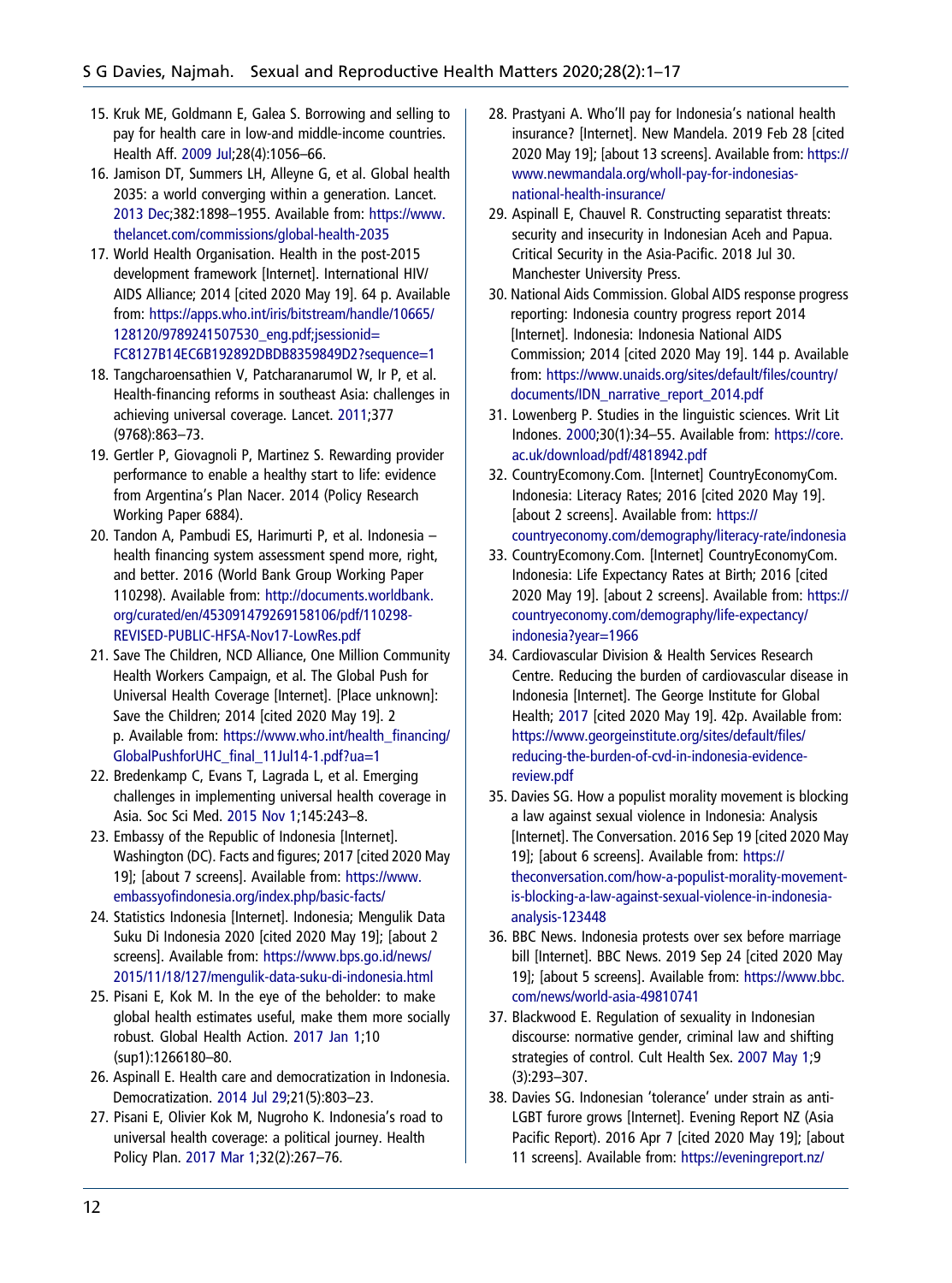2016/04/07/indonesian-tolerance-under-strain-as-antilgbt-furore-grows/

- 39. Davies SG, Hefner R. Gender and sexual plurality in Indonesia: past and present. In: Hefner R, editor. Routledge handbook of contemporary Indonesia. London: Routledge; 2018. p. 322–334.
- 40. Yulius H, Davies SG. The unfulfilled promise of democracy: lesbian and gay activism in Indonesia. In T Dibley, M Ford, editors. Activists in transition: progressive politics in democratic Indonesia. New York: Cornell University Press; 2019. p. 153–170.
- 41. The Jakarta Post: forcing your wife to have sex is rape: Komnas Perempuan [Internet]. The Jakarta Post. 2019 Jul 9: [cited 2020 May 19]; [about 2 screens]. Available from: https://www.thejakartapost.com/news/2019/07/09/ forcing-your-wife-to-have-sex-is-rape-komnasperempuan.html
- 42. Platt M, Davies SG, Bennett LR. Contestations of gender, sexuality and morality in contemporary Indonesia. Asian Stud Rev. 2018;42(1):1–18.
- 43. Pausacker H. Asia-Pacific: Indonesia's new pornography law: reform does not necessarily lead to more liberal attitudes to morality and censorship. Altern Law J. 2009 Jun;34(2):121–3.
- 44. Pausacker H. Hot debates [Internet]. Inside Indonesia. 2008 Dec 14: [cited 2020 May 19]; [about 3 screens]. Available from: https://www.insideindonesia.org/hotdebates
- 45. Amnesty USA. Indonesia: government exploiting pornography law to target LGBTI community [Internet]. Amnesty International. 2017 May 22: [cited 2020 May 19]; [about 1 screen]. Available from: https://www. amnestyusa.org/press-releases/indonesia-governmentexploiting-pornography-law-target-lgbti-community/
- 46. Interactions [Internet]. Studies sexuality, poverty and law programme: sex, work, law; Institute of Development (United Kingdom) [no date]. [cited 2020 May 19]; [about 80 screens]. Available from: http://spl.ids.ac.uk/ sexworklaw/countries
- 47. Andajani S, Lubis D, Davies SG. Raids against LGBT as fake moral agenda: a study on news media in Indonesia. Jurnal Perempuan. 2015 Nov 1;20(4):315–20. Available from: http://indonesianfeministjournal.org/index.php/IFJ/article/ view/19
- 48. Boellstorff T. Om toleran Om: four Indonesian reflections on digital heterosexism. Media Cult Soc. 2020 Jan;42  $(1):7-24.$
- 49. Gayatri S, Da Costa AB. Indonesia postpones vote on bill criminalizing sex outside marriage [Internet]. Reuters (Jakarta). 2019 Sep 20: [cited 2020 May 19]; [about 8 screens]. Available from: https://www.reuters.com/article/ us-indonesia-politics-rights/indonesia-postpones-vote-onbill-criminalizing-sex-outside-marriage-idUSKBN1W50Y3
- 50. Human Rights Watch. Indonesia: vice presidential candidate has anti-rights record [Internet]. Human Rights Watch (Jakarta). 2018 Aug 10: [cited 2020 May 19]; [about 6 screens]. Available from: https://www.hrw.org/ news/2018/08/10/indonesia-vice-presidential-candidatehas-anti-rights-record
- 51. Millie J. An anthropological approach to the Islamic turn in Indonesia's regional politics. Trans Reg Natl Stud Southeast Asia. 2018 Jul;6(2):207–26.
- 52. Davies SG. Islamic identity and sexuality in Indonesia. In: Ratuva S, editor. The Palgrave handbook of ethnicity. Singapore: Palgrave: 2019. p. 1-14.
- 53. Buehler M. The politics of Shari'a law: Islamist activists and the state in democratizing Indonesia. Cambridge: Cambridge University Press; 2016.
- 54. The Australian. Sharia spread by stealth across Indonesia [Internet]. [cited 19 May 2020]. Available from: https:// www.theaustralian.com.au/inquirer/sharia-spread-bystealth-across-indonesia/news-story/ 72d67b018ae846bbe0aaedd6b7c31499
- 55. The Australian. Available from: https://www. theaustralian.com.au/world/public-hospital-embracesindonesias-shift-to-sharia/news-story/ 5dcdcdddbab98e8b7af00dfed68c1e21
- 56. Sustainable HIV Financing in Transition (Shift). National situational assessment of HIV financing in Indonesia [Internet]. APCOM; 2018 [cited 2020 May 19]. 11p. Available from: http://shifthivfinancing.org/wp-content/uploads/2018/ 07/SHIFT-NSA-Indonesia\_print\_Final\_web-1.pdf
- 57. Misnaniarti M, Ayuningtyas D. Achieving universal coverage: lessons from the experience of other countries for national health insurance implementation in Indonesia. Int J Adv Multidiscip Res Rev. 2015;3 (5):40–52.
- 58. Spagnoletti BR, Bennett LR, Wahdi AE, et al. A qualitative study of parental knowledge and perceptions of human papillomavirus and cervical cancer prevention in rural central Java, Indonesia: understanding community readiness for prevention interventions. Asian Pac J Cancer Prev. 2019;20(8):2429–34.
- 59. International Diabetes Federation. IDF diabetes atlas. Belgium, 2017.
- 60. IndexMundi [Internet]. Maternal mortality rate: Asia; 2019 Jan 1 [cited 2020 May 19]; [about 3 screens]. Available from: https://www.indexmundi.com/map/?v=2223&r= as&l=en.
- 61. Indonesia Ministry of Health, UN Population Fund (UNFPA). Disparity of access and quality. Review of maternal mortality in five regions in Indonesia [Internet]. Indonesia; 2012 [cited 2020 May 19]. 42p. Available from: https://indonesia.unfpa.org/sites/default/files/pub-pdf/ Disparity\_of\_Access\_Quality\_Review\_of\_Maternal\_ Mortality\_in\_5\_Regions\_in\_Indonesia.pdf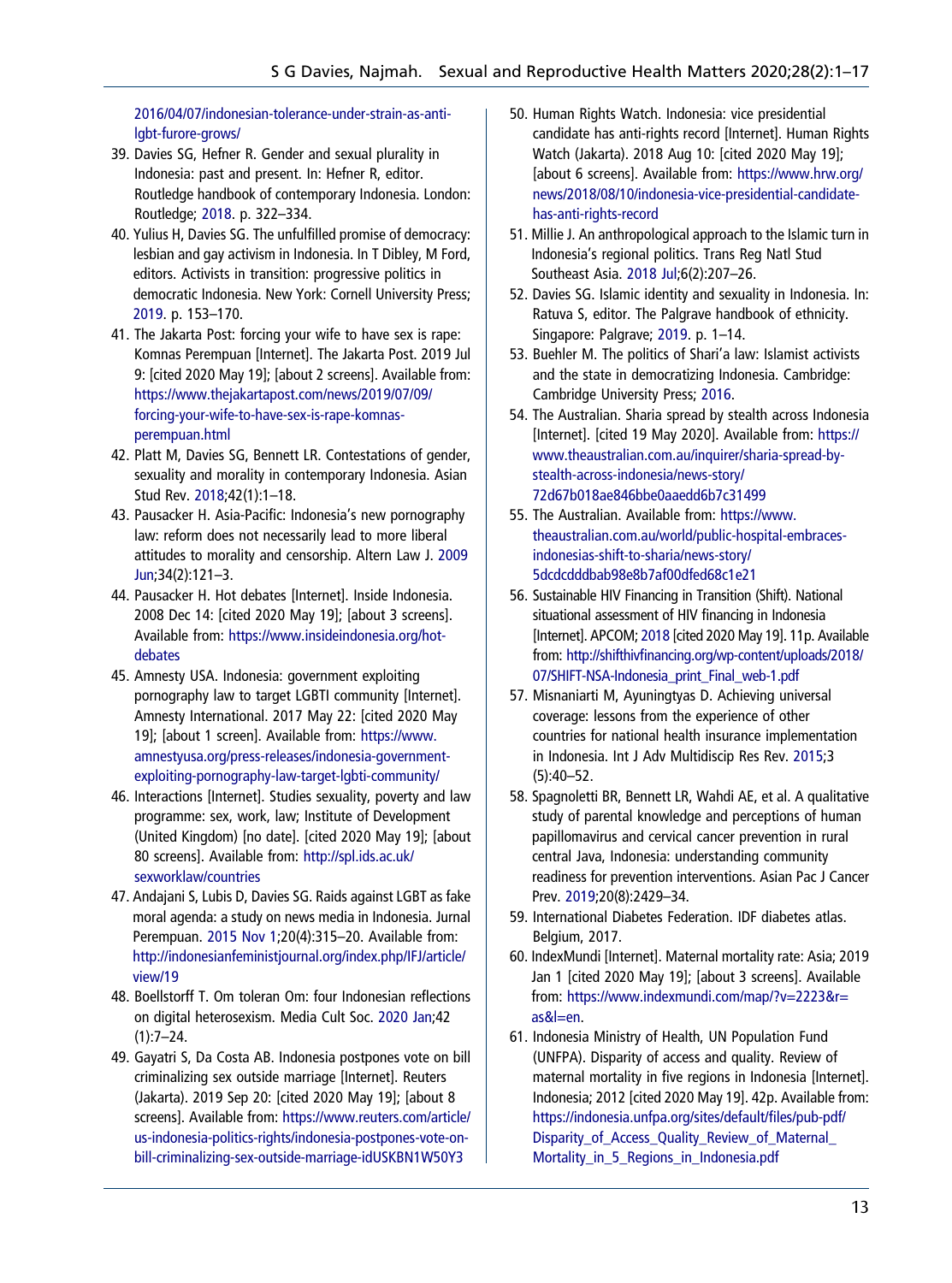- 62. BPJS Kesehatan [Internet]. Health statistics [cited 19 May 2020]. There is only a generic website available now: https://bpjs-kesehatan.go.id/bpjs/
- 63. World Health Organisation [Internet]. WHO South-East Asia. South-East Asia; 2020 [cited 2020 May 19]; [about 6 screens]. Available from: http://www.searo.who.int/ indonesia/topics/hs-uhc/en/
- 64. Johar M, Pujisubekti R, Soewondo P, et al. Inequity in access to health care, supply side and social health insurance. Jakarta. (TNP2K Working Paper 1-2017). Available from: http://www.tnp2k.go.id/downloads/ access-inequity,-health-insurance-and-the-role-of-supplyfactors
- 65. Agustina R, Dartanto T, Sitompul R, et al. Universal health coverage in Indonesia: concept, progress, and challenges. Lancet. 2019 Jan 5;393(10166):75–102.
- 66. Avert [Internet]. United Kingdom. Prevention of motherto-child transmission (PMTCT) of HIV. 2020 April [cited 2020 May 19]; [about 35 screens]. Available from: https:// www.avert.org/professionals/hiv-programming/ prevention/prevention-mother-child#footnote1\_tg2kuhc
- 67. Databoks [Internet]. Indonesia. BPJS Kesehatan; 2018 September 18 [cited 2020 May 19]; [about 3 screens]. Available from: https://databoks.katadata.co.id/ datapublish/2018/10/31/akhir-september-2018-bpjskesehatan-defisit-rp-795-triliun
- 68. Franedya R. Perhatian! Layanan BPJS Kesehatan Kini Tak Lagi 100% Gratis [Internet]. CNBC Indonesia. 2019 Jan 18: [cited 2020 May 19]; [about 4 screens]. Available from: https://www.cnbcindonesia.com/news/ 20190118091437-4-51265/perhatian-layanan-bpjskesehatan-kini-tak-lagi-100-gratis
- 69. Tani S, Damayanti I. Indonesia struggles to pay for huge universal health care program [Internet]. Nikkei Asian Review (Japan). 2019 Aug 14: [cited 2020 May 19]; [about 6 screens]. Available from: https://asia.nikkei.com/ Economy/Indonesia-struggles-to-pay-for-huge-universalhealth-care-program
- 70. World Health Assembly. Sustainable health financing structures and universal coverage. Sixty-fourth world health assembly 2011 May 24 WHA64.9 Agenda item 13.4 [cited 19 May 2020]. Available from: http://apps.who.int/gb/ebwha/ pdf\_files/WHA64/A64\_R9-en.pdf
- 71. World Health Organisation, Rockefeller Foundation, Health for All, et al. Universal health coverage: lessons to guide country actions on health financing [Internet]. [no date] [cited 2020 May 19]. 2 p. Available from: https:// www.who.int/health\_financing/UHCandHealthFinancingfinal.pdf?ua=1
- 72. Januraga PP, Reekie J, Mulyani T, et al. The cascade of HIV care among key populations in Indonesia: a prospective cohort study. Lancet HIV. 2018 Oct 1;5 (10):560–8.
- 73. Spiritia. Sejarah HIV di Indonesia (The History of HIV in Indonesia) [Internet]. Indonesia; 2019 Jun 5 [cited 2020 May 19]. 10 p. Available from: http://spiritia.or.id/cdn/ files/dokumen/sejarah-hiv-dan-aids\_5c457cb5086f0.pdf
- 74. Samuels A. Seeing AIDS in Aceh: sexual moralities and the politics of (in) visibility in post-reconstruction times. Indonesia. 2016 Apr 1;101:103–20.
- 75. I am Positive (Saya Positif) [Internet]. [no date] [cited 2020 May 19]; [about 1 screen]. Available from: https://www. iampositif.org/
- 76. Davies SG. Waria. In Chiang H, Arondekar A, Epprecht M, et al. editors. Global encyclopedia of lesbian, gay, bisexual, transgender, and queer (LGBTQ) history. New York: Gale; 2019. p. 1717–1720.
- 77. Pisani E, Girault P, Gultom M, et al. HIV, syphilis infection, and sexual practices among transgenders, male sex workers, and other men who have sex with men in Jakarta, Indonesia. Sex Transm Infect. 2004 Dec 1;80 (6):536–40.
- 78. Suharni M. HIV-AIDS policy and health system in Indonesia: a document review. Yogyakarta: Center for Policy and Health Management (CHPM), Faculty of Medicine, Universitas Gadjah Mada; 2016.
- 79. UNAIDS. UNAIDS data 2017 [Internet]. Geneva: UNAIDS; 2017 Jul [cited 2020 May 19]. 248 p. Available from: https://www.unaids.org/en/resources/documents/2017/ 2017 data book
- 80. Oetomo D. Interviewed by Jemma Purdey. Persecuted minorities [Internet sound recording]. Talking Indonesia 2019 November [cited 2020 May 19]. Available from: https://soundcloud.com/talking-indonesia/dr-dedeoetomo-persecuted-minorities.
- 81. UNAIDS [Internet]. UNAIDS. Documents 2018; 2018 [cited 2020 May 19]; [about 1 screen]. Available from: http:// www.unaids.org/en/resources/documents/2018/unaidsdata-2018.
- 82. Siregar AY, Tromp N, Komarudin D, et al. Costs of HIV/ AIDS treatment in Indonesia by time of treatment and stage of disease. BMC Health Serv Res. 2015 Jun;15 (1):440–53.
- 83. Badriah F, Tahangnacca M, Alkaff R, et al. Implementation of prevention of mother to child transmission of HIV program in South Jakarta. Nat Public Health J. 2018 May 2;12(4):159–64.
- 84. Hidayana IM, Tenni B. Negotiating risk: Indonesian couples navigating marital relationships, reproduction and HIV. In: Bennett LR, Davies SG, editors. Sex and sexualities in contemporary Indonesia: Sexual politics, health, diversity and representations. London: Routledge; 2014. p. 91–108.
- 85. Mahendradhata Y, Trisnantoro L, Listyadewi S, et al. The Republic of Indonesia health system review [Internet].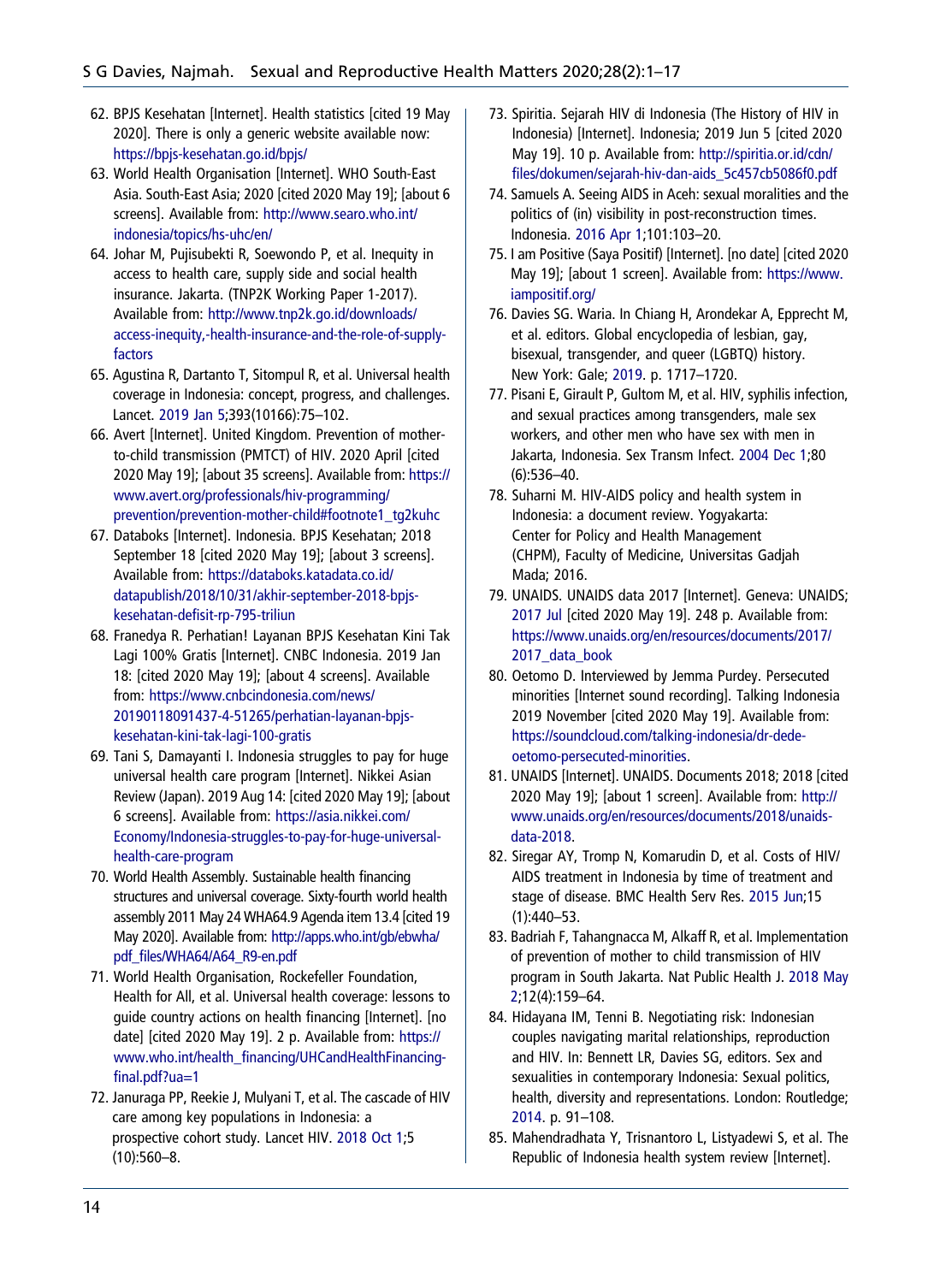Aust Health Syst Transit. 2017;7(1). [cited 2020 May 19]. p. 328. Available from: https://apps.who.int/iris/bitstream/ handle/10665/254716/9789290225164-eng.pdf? sequence=1&isAllowed=y

- 86. The Global Fund. Indonesia and global fund unveil new grants [Internet]. Jakarta: 2018 February 13 [cited 2020 May 19]; [about 2 screens]. Available from: https://www. theglobalfund.org/en/news/2018-02-13-indonesia-andglobal-fund-unveil-new-grants/
- 87. Davies SG. Turning the rising tide of anti-LGBT sentiment in Indonesia [Internet]. East Asia Forum. 2018 Feb 21: [cited 2020 May 19]; [about 3 screens]. Available from: https://www.eastasiaforum.org/2018/02/21/turning-therising-tide-of-anti-lgbt-sentiment-in-indonesia/
- 88. Schonhardt S. Indonesia's sexual education revolution [Internet]. The New York Times. 2013 Jan 28: [cited 2020 May 19]; [about 6 screens]. Available from: https://www. nytimes.com/2013/01/28/world/asia/28iht-educlede28. html
- 89. Yosephine L. Sex education must be taught in schools: child protection commission [Internet]. The Jakarta Post 2016 May 26; [cited 2020 May 19]; [about 4 screens]. Available from: https://www.thejakartapost.com/news/ 2016/05/26/sex-education-must-be-taught-in-schoolschild-protection-commission.html
- 90. Statistics Indonesia, National Population and Family Planning Board, Ministry of Health, DHS Program. Indonesian demographic health survey: 2017 [Internet]. Jakarta: Statistics Indonesia 2018 [cited 2020 May 19]. 397 p. Available from https://dhsprogram.com/pubs/pdf/ FR343/FR343.pdf
- 91. Straits Times. Indonesia minister sparks anger with HIV comments [Internet]. Straits Times: Jakarta: 2015 Feb 4: [cited 2020 May 19]; [about 4 screens]. Available from: https://www.straitstimes.com/asia/se-asia/indonesiaminister-sparks-anger-with-hiv-comments
- 92. INAC. National strategy and plan 2015–2019 I. (KPAN) (ed.); 2018. Available from http://siha.depkes.go.id/portal/ files\_upload/SRAN\_2015\_2019\_FINAL.pdf. Unfortunately this link is no longer valid.
- 93. Munro J, McIntyre L. (Not) getting political: indigenous women and preventing mother-to-child transmission of HIV in West Papua. Cult Health Sex. 2016 Feb 1;18 (2):156–170.
- 94. Lumbantoruan C, Kermode M, Giyai A, et al. Understanding women's uptake and adherence in option B+ for prevention of mother-to-child HIV transmission in Papua, Indonesia: a qualitative study. PLoS One. 2018;13 (6):e0198329-12.
- 95. World Health Organisation [Internet]. Mother-to-child transmission of HIV. Geneva: World Health Organisation; 2020 [cited 2020 May 19]; [about 2 screens].

Available from: https://www.who.int/hiv/topics/mtct/ about/en/

- 96. Demartoto A, Zunariyah S, Bellarminus Soemanto R. The accessibility of HIV-infected poor women to the prevention of mother to child transmission service in Surakarta Indonesia. Ind J Commun Health. 2016 Oct 1;28 (4):317–23.
- 97. Primastika W. Without a public insurance (BPJS), the cost for delivery is so expensive (Tanpa jaminan BPJS, biaya melahirkan bisa memberatkan) [Internet]. Tirto (Indonesia). 2018 Jul 26: [cited 2020 May 19]; [about 5 screens]. Available from: https://tirto.id/tanpa-jaminanbpjs-biaya-melahirkan-bisamemberatkan-cPM3
- 98. Grayman JH. Topography and scale in a community-driven maternal and child health program in Eastern Indonesia. Med Anthropol Theory. 2017;4(1):46–78.
- 99. MoH. Report of situation analysis of HIVAIDS in 2018. Jakarta: MoH; 2018; [cited 2020 May 19]. Originally Available from http://www.aidsindonesia.or.id/list/7/ Laporan-Menkes but unfortunately this link is no longer working
- 100. Ooms G, Kruja K. The integration of the global HIV/AIDS response into universal health coverage: desirable, perhaps possible, but far from easy. Glob Health. 2019 Dec 1;15(1):41.
- 101. Nugroho A, Erasmus V, Coulter RW, et al. Driving factors of retention in care among HIV-positive MSM and transwomen in Indonesia: a cross-sectional study. PLoS One. 2018;13(1):e0191255-15.
- 102. Depkes. Indonesian government report [Internet]. Available from: http://www.depkes.go.id/article/view/ 16061000001/indonesia-tingkatkan-komitmenpenanggulangan-hiv-aids.html. Unfortunately this link is no longer valid.
- 103. SRIPOKU.com Ibu Rumah Tangga Mendominasi Penderita HIV/AIDS di Sumsel (Housewives dominates HIV-AIDS patients in South Sumatra) [Internet]. 2015 Dec 1 [cited 19 May 2020]. Available from: https://palembang. tribunnews.com/2015/12/01/ibu-rumah-tanggamendominasi-penderita-hivaids-di-sumsel
- 104. Alexander ST, Davies SG. Temporal orders and Y chromosome futures: of mice, monkeys, and men. Catal Fem Theory Technosci. 2019 Mar 22;5(1):1–18.
- 105. Anugerah P. Data Kemenkes Ibu rumah rangga rertinggi HIV (MoH data: mothers and wives dominates new HIV cases) [Internet]. BBC Indonesia. 2015 Dec 1: [cited 2020 May 19]; [about 3 screens]. Available from: https://www. bbc.com/indonesia/berita\_indonesia/2015/12/151130\_ indonesia\_hiv\_iburumahtangga
- 106. Bennett LR, Davies SG. Sexual morality and the silencing of sexual health within Indonesian infertility care. In: Bennett L, Davies S, editors. Sex and sexualities in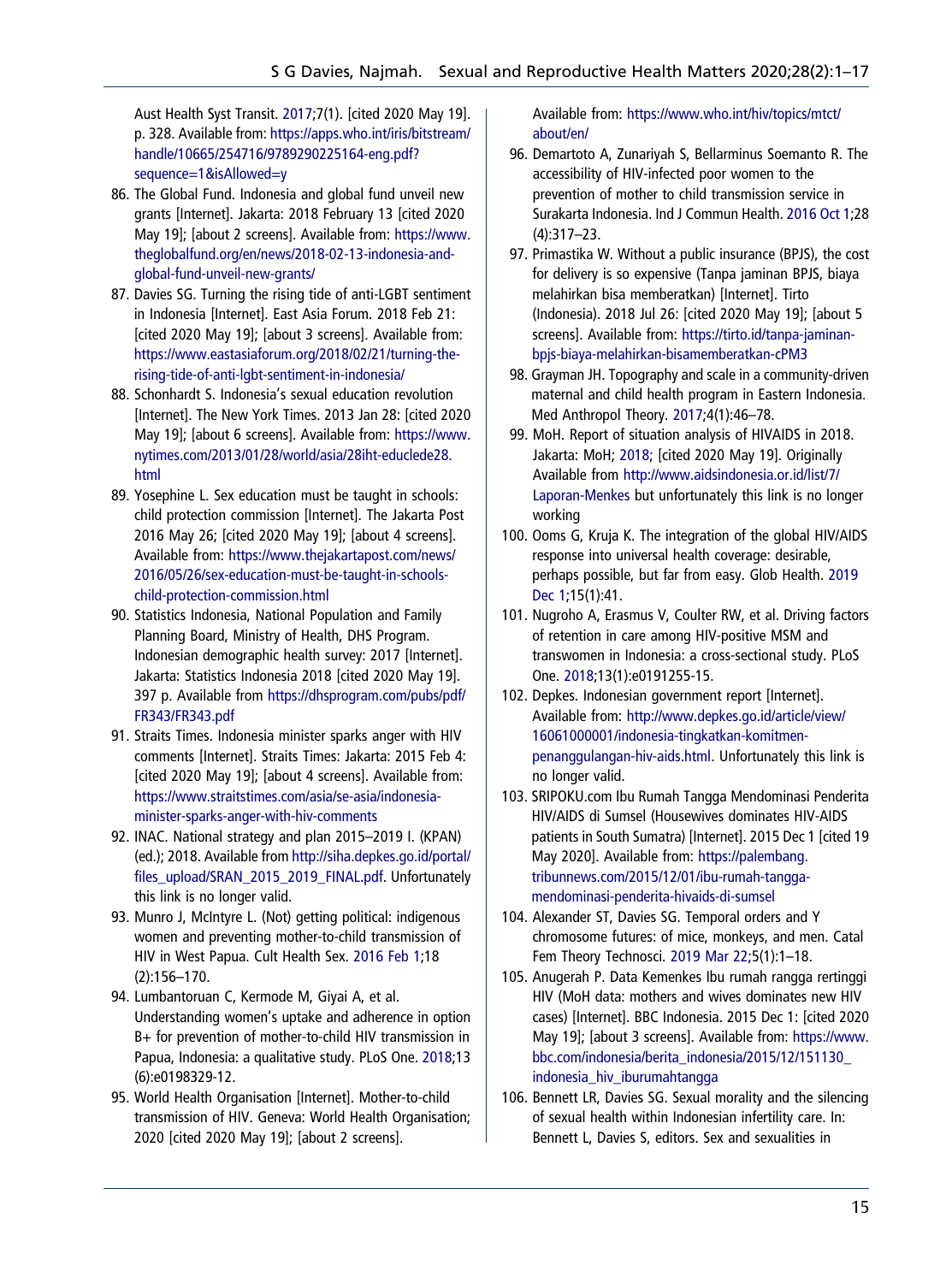contemporary Indonesia. London: Routledge; 2014. p. 166–184.

- 107. Januraga PP, Mooney-Somers J, Gesesew HA, et al. The logic of condom use in female sex workers in Bali, Indonesia. Int J Environ Res Public Health. 2020 Jan;17 (5):1627.
- 108. Davies SG. Gender diversity in Indonesia: sexuality, Islam and queer selves. London: Routledge; 2011.
- 109. Davies SG. Surveilling sexuality in Indonesia. In: Bennett L, Davies S, editors. Sex and sexualities in contemporary Indonesia. London: Routledge; 2014. p. 13–33.
- 110. Benedict AB. Imagined communities: reflections on the origin and spread of nationalism. London: Verso; 1983.
- 111. Bachelard M. Susilo Bambang Yudhoyono's legacy: the great democratic leader who became a follower [Internet]. The Sydney Morning Herald. 2014 Oct 18: [cited 2020 May 19]; [about 30 screens]. Available from: https://www. smh.com.au/world/susilo-bambang-yudhoyonos-legacythe-great-democratic-leader-who-became-a-follower-20141016-116tdc.html
- 112. Andajani-Sutjahjo S, Bennett LR, Davies SG. Silent strategies: the legacy of sexual violence among Chinese

Indonesians. Intersect Gend Sex Asia Pac. 2018 Aug 1;42. Available from: http://intersections.anu.edu.au/issue42/ davies\_etal.pdf

- 113. Starrs AM, Ezeh AC, Barker G, et al. Accelerate progress sexual and reproductive health and rights for all: report of the Guttmacher–Lancet commission. Lancet. 2018 Jun 30;391(10140):2642–2692.
- 114. World Health Organization. Review of the national health sector response to HIV in the Republic of Indonesia [Internet]. Geneva: World Health Organisation; 2017 [cited 2020 May 19]. 175p. Available from: http://origin. searo.who.int/indonesia/publications/hiv\_country review\_indonesia\_eng.pdf
- 115. Baltussen R, Jansen MP, Mikkelsen E, et al. Priority setting for universal health coverage: we need evidence-informed deliberative processes, not just more evidence on costeffectiveness. Int J Health Policy Manag. 2016 Nov;5  $(11):615-8.$
- 116. Aidsfonds. Shattering the myths around universal health coverage [Internet]. AidsFonds (Netherlands). 2019 Mar 18: [cited 2020 May 19]; [about 6 screens]. Available from: https://aidsfonds.org/news/shattering-the-mythsaround-universal-health-coverage

## Résumé

En 2014, l'Indonésie a relancé sa volonté de mettre en œuvre un système universel de soins de santé en introduisant le programme national d'assurance maladie (Jaminan Kesehatan Nasional, JKN), dans le but d'élargir l'accès de tous les secteurs de la société aux soins de santé. Une question clé qui apparaît dans le climat actuel est de savoir comment l'Indonésie peut garantir l'accès des personnes aux soins du VIH ? Cette question est essentielle puisque le pays est sur le point d'adopter une loi pénalisant toutes les relations sexuelles en dehors du mariage. Si cette législation est promulguée, quiconque se présentant avec le VIH sera soupçonné automatiquement de participation à une activité criminelle (par exemple des rapports sexuels de cette personne ou de son partenaire en dehors du mariage et/ ou l'usage de drogues intraveineuses). Dans ce contexte, prévenir la transmission du VIH de la mère à l'enfant devient plus difficile. En étudiant ces questions nous avançons que, à un moment de moralité populiste, l'Indonésie doit accorder une grande attention à la manière dont la couverture santé universelle peut prévenir la transmission du VIH, en particulier de la mère à l'enfant. Nous proposons trois stratégies clés que

## Resumen

En el año 2014, Indonesia revitalizó su compromiso de establecer un sistema de cobertura universal de salud al introducir el Programa de Seguro Médico Nacional (Jaminan Kesehatan Nasional, JKN), con la finalidad de ampliar el acceso a los servicios de salud para todos los sectores de la sociedad. Una interrogante clave que surge en el clima actual es: ¿cómo puede Indonesia garantizar que las personas puedan acceder a los servicios de salud relacionados con el VIH? Esta pregunta es de importancia fundamental dado que Indonesia está a punto de aprobar una ley que penalizará todas las relaciones sexuales fuera del matrimonio. Si la ley es aprobada, toda persona que se presente con VIH será sospechada ipso facto de estar involucrada en actividad criminal (es decir, que ella o su pareja tiene relaciones sexuales fuera del matrimonio y/o consume drogas intravenosas). En este entorno, resulta más difícil prevenir la transmisión materno-infantil del VIH. Al explorar estos temas, argumentamos que, en tiempos de moralidad populista, Indonesia debe prestar atención significativa a cómo la cobertura universal de salud puede prevenir la transmisión del VIH, en particular de madre a